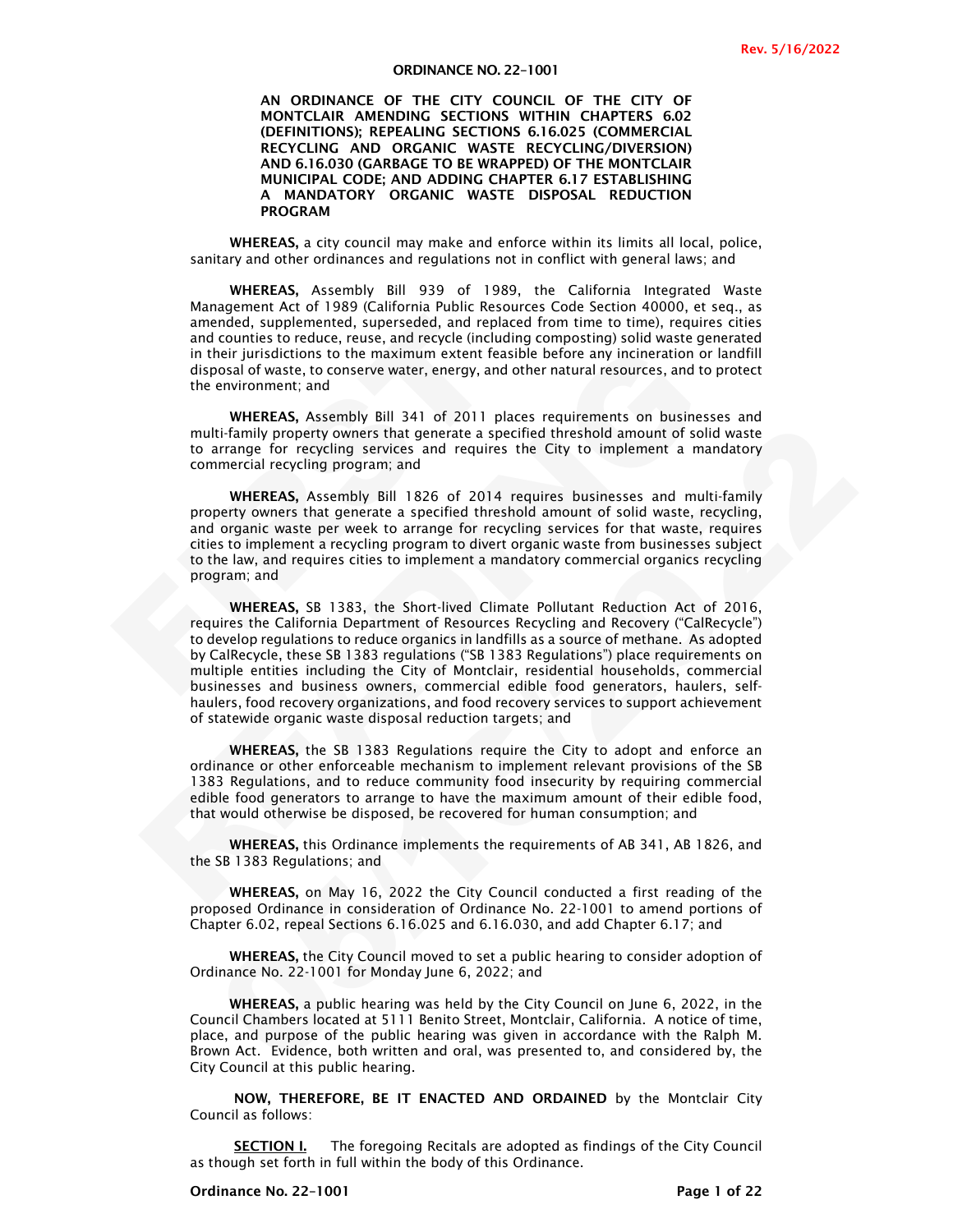SECTION II. The Montclair Municipal Code for the City of Montclair ("Code") shall be amended to add new and replace certain definitions to Chapter 6.02 DEFINITIONS, Section 6.02.010 as follows:

Black Container has the same meaning as in 14 CCR Section 18982(a)(28) and shall be used for the purpose of storage and collection of Black Container Waste. Per the definition provided in 14 CCR Section 18982(a)(28), the Black Container may actually be black, or black with a gray lid.

Black Container Waste means Solid Waste that is collected in a Black Container that is part of a three-container Organic Waste collection service that prohibits the placement of Organic Waste in the Black Container as specified in 14 CCR Sections 18984.1(a) and (b), or as otherwise defined in 14 CCR Section 17402(a)(65).

Blue Container has the same meaning as in 14 CCR Section 18982(a)(5) and shall be used for the purpose of storage and collection of Source Separated Recyclable Materials or Source Separated Blue Container Organic Waste.

Brown Container has the same meaning as in 14 CCR Section 18982(a)(5.5) and shall be used for the purpose of storage and collection of Source Separated Food Waste.

CalRecycle means California's Department of Resources Recycling and Recovery, which is the Department designated with responsibility for developing implementing, and enforcing SB 1383 Regulations.

California Code of Regulations or CCR means the State of California Code of Regulations. CCR references in Chapter 6.17 are preceded with a number that refers to the relevant title of the CCR (e.g., "14 CCR" refers to Title 14 of CCR).

City means the City of Montclair, California, within its jurisdictional boundaries.

City Enforcement Official means the City Manager or his/her authorized designee(s) who is/are partially or wholly responsible for enforcing the ordinance.

Shall be used for the purpose of storage and collect<br>Materials or Source Separated Blue Container Organ<br> **Erown Container** has the same meaning as in<br>
Shall be used for the purpose of storage and collectic<br>
CalRecycle mean **Example 12**<br> **Example 12**<br> **Example 12**<br> **Example 12**<br> **Example 12**<br> **Example 12**<br> **Example 12**<br> **Example 12**<br> **Example 12**<br> **CARING THE DEATERMIE CONSECT CONSECT TO THE UPORT CONSECT THE UPORTION TO THE UPORT THE DEPARTM** ch is the Department designated with responsibility for developing implementing,<br>
and this the Department designations or CCR means the State of California Code of<br>
California Code of Regulations or CCR means the State of Commercial Business or Commercial means a firm, partnership, proprietorship, joint-stock company, corporation, or association, whether for-profit or nonprofit, strip mall, industrial facility, or a multifamily residential dwelling, or as otherwise defined in 14 CCR Section 18982(a)(6). A Multi-Family Residential Dwelling that consists of fewer than five (5) units is not a Commercial Business for purposes of implementing Chapter 6.17.

Commercial Edible Food Generator includes a Tier One or a Tier Two Commercial Edible Food Generator as defined herein below of this Section 6.02.010 or as otherwise defined in 14 CCR Section 18982(a)(73) and (a)(74). For the purposes of this definition, Food Recovery Organizations and Food Recovery Services are not commercial Edible Food Generators pursuant to 14 CCR Section 18982(a)(7).

Compliance Review means a review of records by a City to determine compliance with Chapter 6.17.

Community Composting means any activity that Composts green material, agricultural material, food material, and vegetative food material, alone or in combination, and the total amount of feedstock and Compost on-site at any one time does not exceed 100 cubic yards and 750 square feet, as specified in 14 CCR Section 17855(a)(4); or as otherwise defined by 14 CCR Section 18982(a)(8).

Compost has the same meaning as in 14 CCR Section 17896.2(a)(4), which stated, as of the effective date of Chapter 6.17, that "Compost" means the product resulting from the controlled biological decomposition of organic Solid Wastes that are Source Separated from the municipal Solid Waste stream, or which are separated at a centralized facility.

Compostable Plastics or Compostable Plastic means plastic materials that meet the ASTM D6400 standard for Compostability, or as otherwise described in 14 CCR Section 18984.1(a)(1)(A) or 18984.2 (a)(1)(C).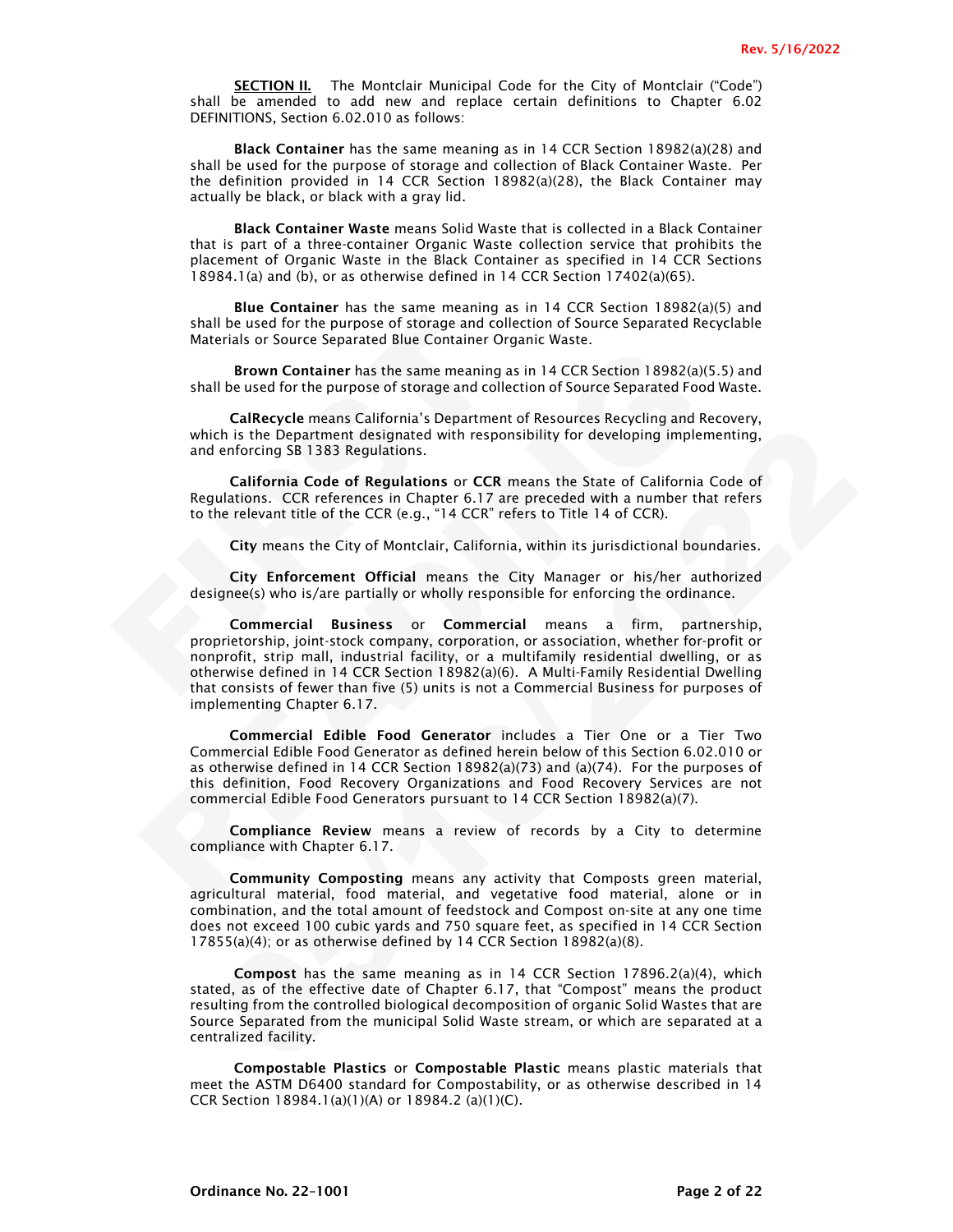Container Contamination or Contaminated Container means a container, regardless of color, that contains Prohibited Container Contaminants, or as otherwise defined in 14 CCR Section 18982(a)(55).

C&D means construction and demolition debris.

Designee means an entity that a city contracts with or otherwise arranges to carry out any of the City's responsibilities of Chapter 6.17 as authorized in 14 CCR Section 18981.2. A designee may be a government entity, a hauler, a private entity, or a combination of those entities.

Edible Food means food intended for human consumption, or as otherwise defined in 14 CCR Section 18982(a)(18). For the purposes of Chapter 6.17 or as otherwise defined in 14 CCR Section 18982(a)(18), "Edible Food" is not Solid Waste if it is recovered and not discarded. Nothing in Chapter 6.17 or in 14 CCR, Division 7, Chapter 12 requires or authorizes the Recovery of Edible Food that does not meet the food safety requirements of the California Retail Food Code.

Enforcement Action means an action of the City to address non-compliance with Chapter 6.17 including but not limited to, issuing administrative citations, fines, penalties, or using other remedies.

Food safety requirements of the California Retail Fo<br>
Food safety requirements of the California Retail Fo<br>
Enforcement Action means an action of th<br>
with Chapter 6.17 including but not limited to, issue<br>
sexualties, or us Enforcement Action means an action of the City to address non-complia<br>
with Chapter 6.17 including but not limited to, issuing administrative citations, fir<br>
with Chapter signated waste infectious substance has the constan te. designated waxte, volatie, corrosive, medical waxte, interditive, regulated was the content of the corrosic metric of the corrosic metric of orthom the City and it Greentators, reasonably believed by would, as a lit of Excluded Waste means hazardous substance, hazardous waste, infectious waste, designated waste, volatile, corrosive, medical waste, infectious, regulated radioactive waste, and toxic substances or material that facility operator(s), which receive materials from the City and it Generators, reasonably believe(s) would, as a result of or upon acceptance, transfer, processing, or disposal, be a violation of local, State, or Federal law, regulation, or ordinance, including without limitation: land use restrictions or conditions, waste that cannot be disposed of in Class III landfills or accepted at the facility by permit conditions, waste that, in City's or its Designee's reasonable opinion, would present a significant risk to human health or the environment, cause a nuisance or otherwise create or expose City, or its Designee, to potential liability; but not including de minimis volumes or concentrations of waste of a type and amount normally found in Single-Family or Multi-Family Solid Waste after implementation of programs for the safe collection, processing, recycling, treatment, and disposal of batteries and paint in compliance with Sections 41500 and 41802 of the California Public Resources Code.

Food Distributor means a company that distributes food to entities including, but not limited to, Supermarkets and Grocery Stores, or as otherwise defined in 14 CCRE Section 18982(a)(22).

Food Facility has the same meaning as in Section 113789 of the Health and Safety Code.

Food Recovery means actions to collect and distribute food for human consumption that otherwise would be disposed, or as otherwise defined in 14 CCR Section 18982(a)(24).

Food Recovery Organization means an entity that engages in the collection or receipt of Edible Food from Commercial Edible Food Generators and distributes that Edible Food to the public for Food Recovery either directly or through other entities or as otherwise defined in 14 CCR Section 18982(a)(25), including, but not limited to:

- 1. A food bank as defined in Section 113783 of the Health and Safety code;
- 2. A nonprofit charitable temporary food facility as defined in Section 113842 of the Health and Safety code; and
- 3. A Food Recovery Organization is not a commercial Edible Food Generator for the purposes of Chapter 6.17 and implementation of 14 CCR, Division 7, Chapter 12 pursuant to 14 CCR Section 18982(a)(7).

If the definition in 14 CCR Section 18982(a)(25) for Food Recovery Organization differs from this definition, the definition in 14 CCR Section 18982(a)(25) shall apply to Chapter 6.17.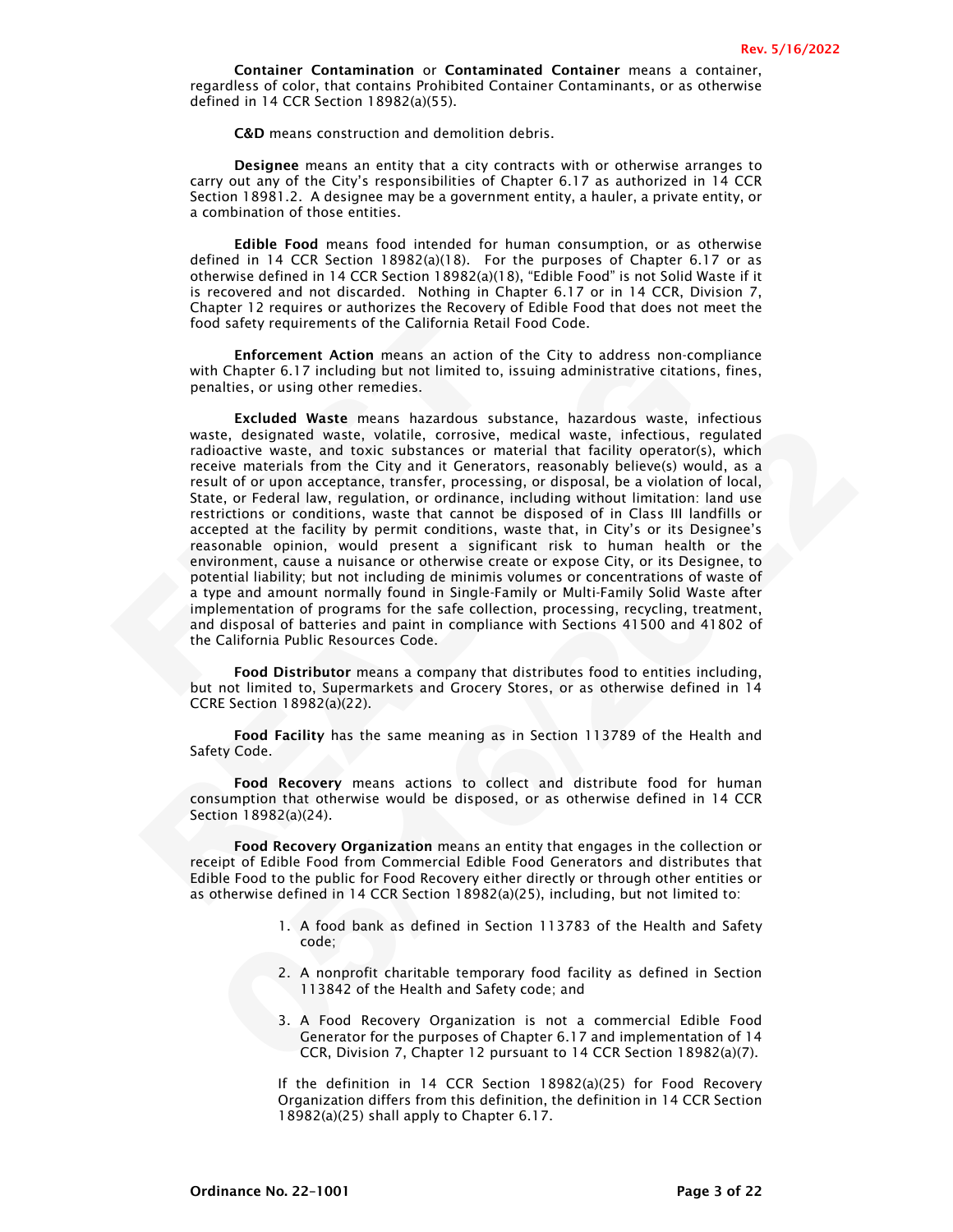Food Recovery Service means a person or entity that collects and transports Edible Food from a Commercial Edible Food Generator to a Food Recovery Organization or other entities for Food Recovery, or as otherwise defined in 14 CCR Section 18982 (a)(26). A Food Recovery Service is not a Commercial Edible Food Generator for the purposes of Chapter 6.17 and implementation of 14 CCR, Division 7, Chapter 12 pursuant to 14 CCR Section 18982(a)(7).

Food Scraps means all food such as, but not limited to, fruits, vegetables, meat, poultry, seafood, shellfish, bones, rice, beans, pasta, bread, cheese, and eggshells. Food Scraps excludes fats, oils, liquids, and grease when such materials are source Separated from other Food Scraps.

Food Service Provider means an entity primarily engaged in providing food services to institutional, governmental, commercial, or industrial locations of others based on contractual arrangements with these types of organizations, or as otherwise defined in 14 CCR Section 18982(a)(27).

Food-Soiled Paper is Compostable paper material that has come in contact with food or liquid, such as, but not limited to, Compostable paper plates, paper coffee cups, napkins, and pizza boxes.

Food Waste means Food scraps, and Food-Soiled Paper.

Gray Container has the same meaning as in 14 CCR Section 18982.2(a)(28) and shall be used for the purpose of storage and collection of Gray Container Waste. For the purpose of Chapter 6.17, Gray Container has the same meaning as Black Container and can be used interchangeably.

Food-Soiled Paper is Compostable paper ma<br>
food or liquid, such as, but not limited to, Compo<br>
cups, napkins, and pizza boxes.<br>
Food Waste means Food scraps, and Food-Si<br>
Gray Container has the same meaning as in<br>
shall be Gray Container Waste means Solid Waste that is collected in a Gray Container that is part of a three-container Organic Waste collection service that prohibits the placement of Organic Waste in the Gray Container as specified in 14 CCR Sections 18984.1 (a) and (b), or as otherwise defined in 14 CCR Section 17402(a)(6.5). For the purposes of Chapter 6.17, Gray Container Waste has the same meaning as Black Container Waste and can be used interchangeably.

food or liquid, such as, but not limited to, Compostable paper plates, paper col<br>cups, naphlins, and pizza boxes.<br>
Food Waste means Food scraps, and Food-Soiled Paper.<br>
For Pool Waste means Food scraps, and Food-Soiled Pa Gray Container has the same meaning as in 14 CCR Section 189822(al(38). and<br>II be used for the gurgoes of storage and collection of Gray Container Waste. For purpose of storage and collection of Gray Container Naste Far ca Green Container has the same meaning as in 14 CCR Section 18982.2(a)(29) and shall be used for the purpose of storage and collection of Source Separated Green Container Organic Waste. No preference or requirement for a "Green Container" made in Chapter 6.17 shall prevent or prohibit the use of additional containers duly authorized by the City and its Designee for purposes of Source Separated Organic Waste to the extent permitted by SB 1383, such as a "brown" container as further authorized by 14 CCR Section 18982(a)(5.5).

Grocery Store means a store primarily engaged in the retail sale of canned food; dry goods; fresh fruits and vegetables; fresh meats, fish, and poultry; and any area that is not separately owned within the store where the food is prepared and served, including without limitation a bakery, deli, and meat and seafood departments, or as otherwise defined in 14 CCR Section 18982(a)(30).

Hauler Route means the designated itinerary or sequence of stops for each segment of the City's collection service area, or as otherwise defined in 14 CCR Section 18982(a)(31.5).

High Diversion Organic Waste Processing Facility means a facility that is in compliance with the reporting requirements of 14 CCR Section 18815.5(d) and meets or exceeds an annual average Mixed Waste organic content Recovery rate of 50 percent between January 1, 2022 and December 31, 2024, and 75 percent after January 1, 2025, as calculated pursuant to 14 CCR Section 18815.5(e) for Organic Waste received from the "Mixed waste organic collection stream" as defined in 14 CCR Section 17402(a)(11.5); or, as otherwise defined in 14 CCR Section 18982(a)(35).

Inspection means a site visit where a City reviews records, containers, and an entity's collection, handling, recycling, or landfill disposal of Organic Waste or Edible Food handling to determine if the entity is complying with requirements set forth in Chapter 6.17, or as otherwise defined in 14 CCR Section 18982(a)(35).

Large Event means an event, including, but not limited to, a sporting event or a flea market, that charges an admission price, or is operated by a local agency, and serves an average of more than 2,000 individuals per day of operation of the event, at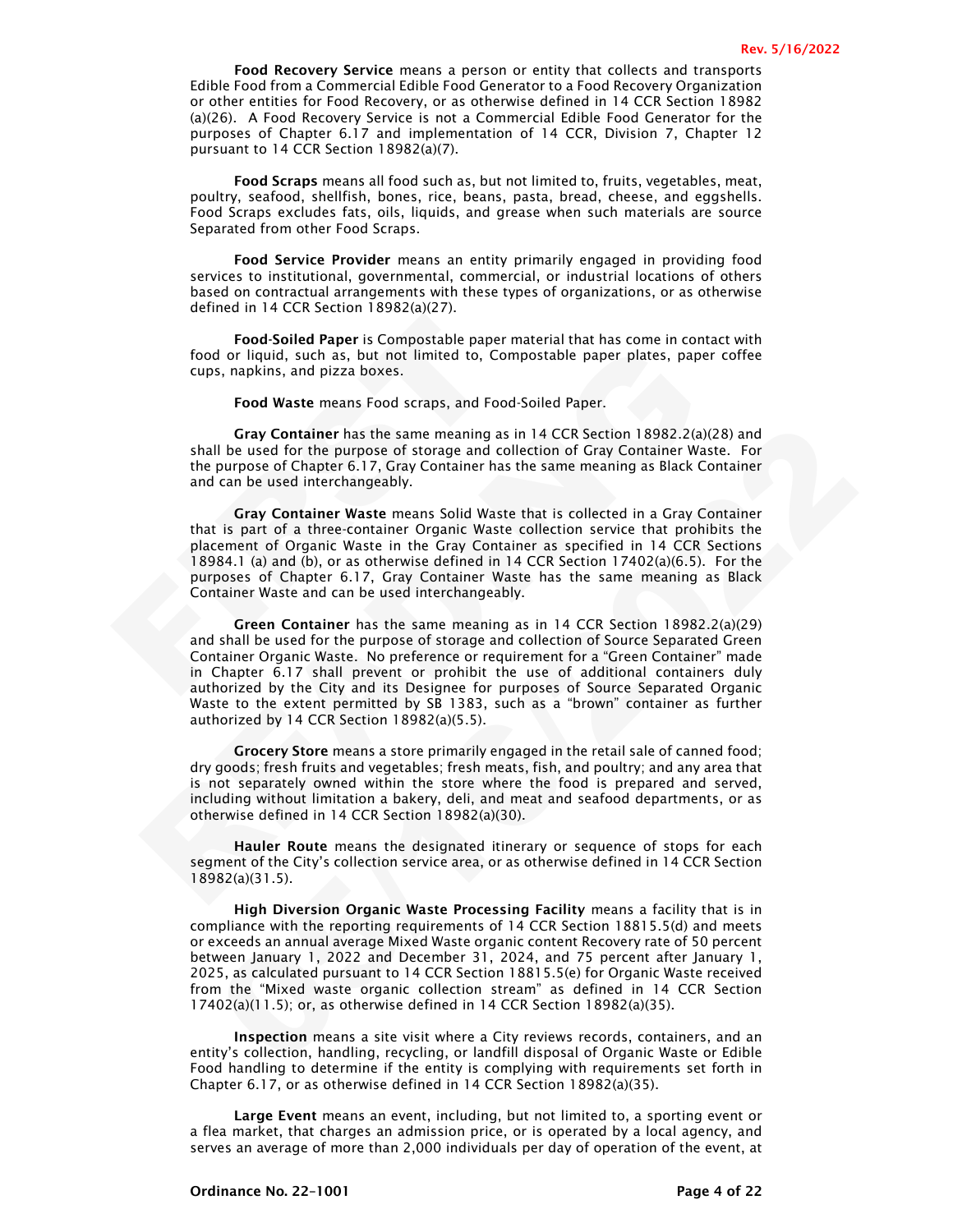a location that includes, but is not limited to, a public, nonprofit, or privately owned park, parking lot, golf course, street system, or other open space when being used for an event. If the definition in 14 CCR Section 18982(a)(38) differs from this definition, the definition in 14 CCR Section 18982(a)(38) shall apply to Chapter 6.17.

Large Venue means a permanent venue facility that annually seats or serves an average of more than 2,000 individuals within the grounds of the facility per day of operation of the venue facility. For purposes of Chapter 6.17 and implementation of 14 CCR, Division 7, Chapter 12, a venue facility includes, but is not limited to, a public, nonprofit, or privately owned or operated stadium, amphitheater, arena, hall, amusement park, conference or civic center, zoo, aquarium, airport, racetrack, horse track, performing arts center, fairground, museum, theater, or other public attraction facility. For purpose of Chapter 6.17 and implementation of 14 CCR, Division 7, Chapter 12, a site under common ownership or control that includes more than one Large Venue that is contiguous with other Large Venues in the site, is a single Large Venue. If the definition in 14 CCR Section 18982(a)(39) differs from this definition, the definition in 14 CCR Section 18982(a(39) shall apply to Chapter 6.17.

Local Education Agency means a school district, charter school, or county office of education that is not subject to the control of City or county regulations related to Solid Waste, or as otherwise defined in 14 CCR Section 18982(a)(40).

definition in 14 CCR Section 18982(a(39) shall appl<br> **Local Education Agency** means a school<br>
office of education that is not subject to the con<br>
related to Solid Waste, or as otherwise defined in 1<br> **Multi-Family Resident** Multi-Family Residential Dwelling or Multi-Family means of, from, or pertaining to residential premises with five (5) or more dwelling units. Multi-Family premises do not include hotels, motels, or other transient occupancy facilities, which are considered Commercial Businesses.

MWELO refers to the Model Water Efficient Landscape Ordinance (MWELO), 23 CCR, Division 2, Chapter 2.7.

Non-Compostable Paper includes but is not limited to paper that is coated in plastic material that will not breakdown in the Composting process, or as otherwise defined in 14 CCR Section 18982(a)(41).

Non-Organic Recyclables means non-putrescible and non-hazardous recyclable wastes including but not limited to bottles, cans, metals, plastics and glass, or as otherwise defined in 14 CCR Section 18982(a)(43).

Notice of Violation (NOV) means a notice that a violation has occurred that includes a compliance date to avoid an action to seek penalties, or as otherwise defined in 14 CCR Section 18982(a)(45).

**Local Education Agenty means a school district, charter school, or county regulations and school of city or county regulations and the solution of the control of City or county regulations and the CC Section 18982(a)(40)** ialianing to residential premises with five (5) or more dwelling units. Multi-Family<br>inises do not include hotels, motels, or other transient occupancy facilities, which<br>considered Commercial Businesses. or other transient Organic Waste means food waste, green waste, landscape and pruning waste, nonhazardous wood waste, and food-soiled paper waste that is mixed in with food waste. Solid Wastes containing material originated from living organisms and their metabolic waste products, including but not limited to food, green material, landscape and pruning waste, organic textiles and carpets, lumber, wood, Paper Products, Printing and Writing Paper, manure, biosolids, digestate, and sludges or as otherwise defined in 14 CCR Section 18982(a)(46). Biosolids and digestate are as defined by 14 CCR Section 18982(a).

Organic Waste Generator means a person or entity that is responsible for the initial creation of Organic Waste, or as otherwise defined in 14 CCR Section 18982(a)(48).

Paper Products include, but are not limited to, paper janitorial supplies, cartons, wrapping, packaging, file folders, hanging files, corrugated boxes, tissue, and toweling, or as otherwise defined in 14 CCR Section 18982(a)(51).

Printing and Writing Papers include, but are not limited to, copy, xerographic, watermark, cotton fiber, offset, forms, computer printout paper, white wove envelopes, manila envelopes, book paper, note pads writing tablets, newsprint, and other uncoated writing papers, posters, index cards, calendars, brochures, reports, magazines, and publications, or as otherwise defined in 14 CCR Section 18982(a)(54).

Prohibited Container Contaminants means the following; (i) discarded materials placed in the Blue Container that are not identified as acceptable Source Separated Recyclable Materials for the City's Blue Container; (ii) discarded materials placed in the Brown Container that are not identified as acceptable Source Separated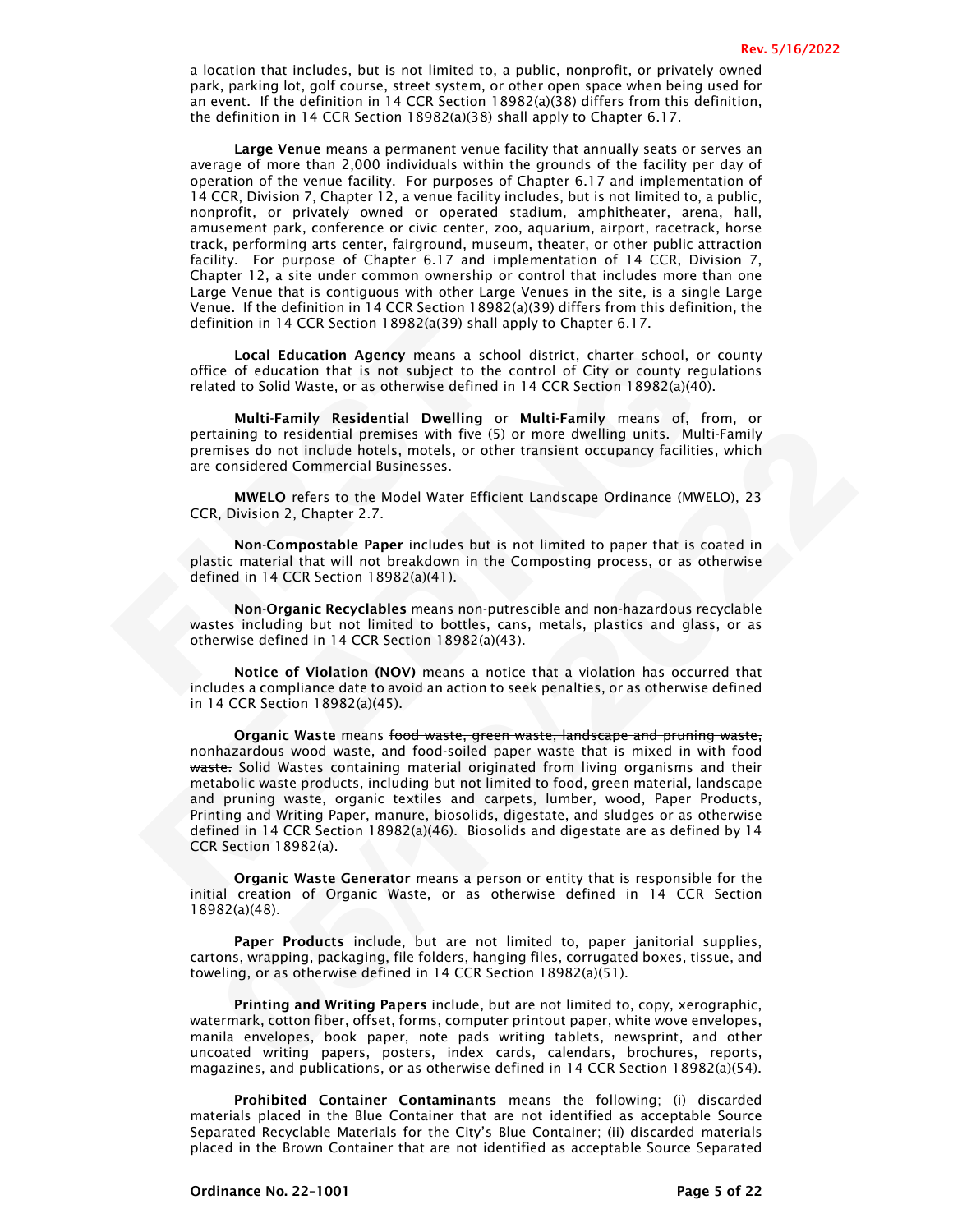Food Waste for the City's Brown Container; (iii) discarded materials placed in the Green Container that are not identified as acceptable Source Separated Green Container Organic Waste for the City's Green Container; (iv) discarded materials placed in the Black Container that are acceptable Source Separated Recyclable materials and/or Source Separated Green Container Organic Wastes to be placed in City's Green Container and/or Blue Container; and, (v) Excluded Waste placed in any container. Nothing in Chapter 6.17 shall prevent or prohibit the use of additional containers duly authorized by the City and its Designee for purposes of Source Separated materials to the extent permitted by SB 1383, such as a "brown" container as further authorized by 14 CCR Section 18982(a)(5.5).

Recovered Organic Waste Products means products made from California, landfill-diverted recovered Organic Waste processed in a permitted or otherwise authorized facility, or as otherwise defined in 14 CCR Section 18982(a)(60).

Recovery means any activity or process described in 14 CCR Section 18983.1(b), or as otherwise defined in 14 CCR Section 18982(a)(49).

Recyclable Materials means those materials that are suitable for recycling, including but not limited to Non-Organic Recyclables, Paper Products, and Printing and Writing Papers.

Recycled-Content Paper means Paper Products and Printing and Writing Paper that consists of at least 30 percent, by fiber weight, postconsumer fiber, or as otherwise defined in 14 CCR Section 18982(a)(61).

or as otherwise defined in 14 CCR Section 18982(a)<br>
Recyclable Materials means those materia<br>
including but not limited to Non-Organic Recyclable<br>
Writing Papers.<br>
Recycled-Content Paper means Paper Prod<br>
that consists of Renewable Gas means gas derived from Organic Waste that has been diverted from a California landfill and processed at an in-vessel digestion facility that is permitted or otherwise authorized by 14 CCR to recycle Organic Waste, or as otherwise defined in 14 CCR Section 18982(a)(62).

Restaurant means an establishment primarily engaged in the retail sale of food and drinks for on-premises or immediate consumption, or as otherwise defined in 14 CCR Section 18982(a)(64).

Route Review means a visual Inspection of containers along a Hauler Route for the purpose of determining Container Contamination, and may include mechanical Inspection methods such as the use of cameras, or as otherwise defined in 14 CCR Section 18982(a)(65).

Recyclable Materials means those materials that are suitable for recyclincing but not limited to Non-Organic Recyclables, Paper Products, and Printing .<br>
Recycled-Content Paper means Paper Products and Printing and Writing SB 1383 means Senate Bill 1383 of 2016 approved by the Governor September 19, 2016, which added Sections 39730.5, 39730.6, 39730.7, and 39730.8 to the Health and Safety code, and added Chapter 13.1 (commencing with Section 42652) to Part 3 of Division 30 of the Public Resources Code, establishing methane emissions reduction targets in a Statewide effort to reduce emissions of short-lived climate pollutants as amended, supplemented, superseded, and replaced from time to time.

SB 1383 Regulations or SB 1383 Regulatory means or refers to, for the purposes of Chapter 6.17, the Short-Lived Climate Pollutants: Organic Waste Reduction regulations developed by CalRecycle and adopted in 2020 that created 14 CCR, Division 7, Chapter 12 and amended portions of regulations of 14 CCR and 27 CCR.

consists of at least 30 percent, by fiber weight, postconsumer ther, or as<br>consists of at least 30 percent, by fiber weight, postconsumer ther, or as<br>herewic defined in 14 CCR Section 1898/2(a)6)).<br>Renewable Gas means gas Self-Hauler means a commercial generator, approved by the City to haul Solid Waste, Organic Waste or recyclable material he or she has generated to another person using his or her own equipment in accordance with Section 6.17.080. Self-hauler also includes a person who back-hauls waste, or as otherwise defined in 14 CCR Section 18982(a)(66). Back-haul means generating and transporting Organic Waste to a destination owned and operated by the Generator using the Generator's own employees and equipment, or as otherwise defined in 14 CCR Section 18982(a)(66)(A).

Single-Family means of, from, or pertaining to any residential premises with fewer than five (5) units.

Solid Waste has the same meaning defined in State Public Resources Code Section 40191, which defines Solid Waste as all putrescible and nonputrescible solid, semisolid, and liquid wastes, including garbage, trash, refuse, paper, rubbish, ashes, industrial wastes, demolition and construction wastes, abandoned vehicles and parts thereof, discarded home and industrial appliances, dewatered, treated, or chemically fixed sewage sludge which is not hazardous waste, manure, vegetable or animal solid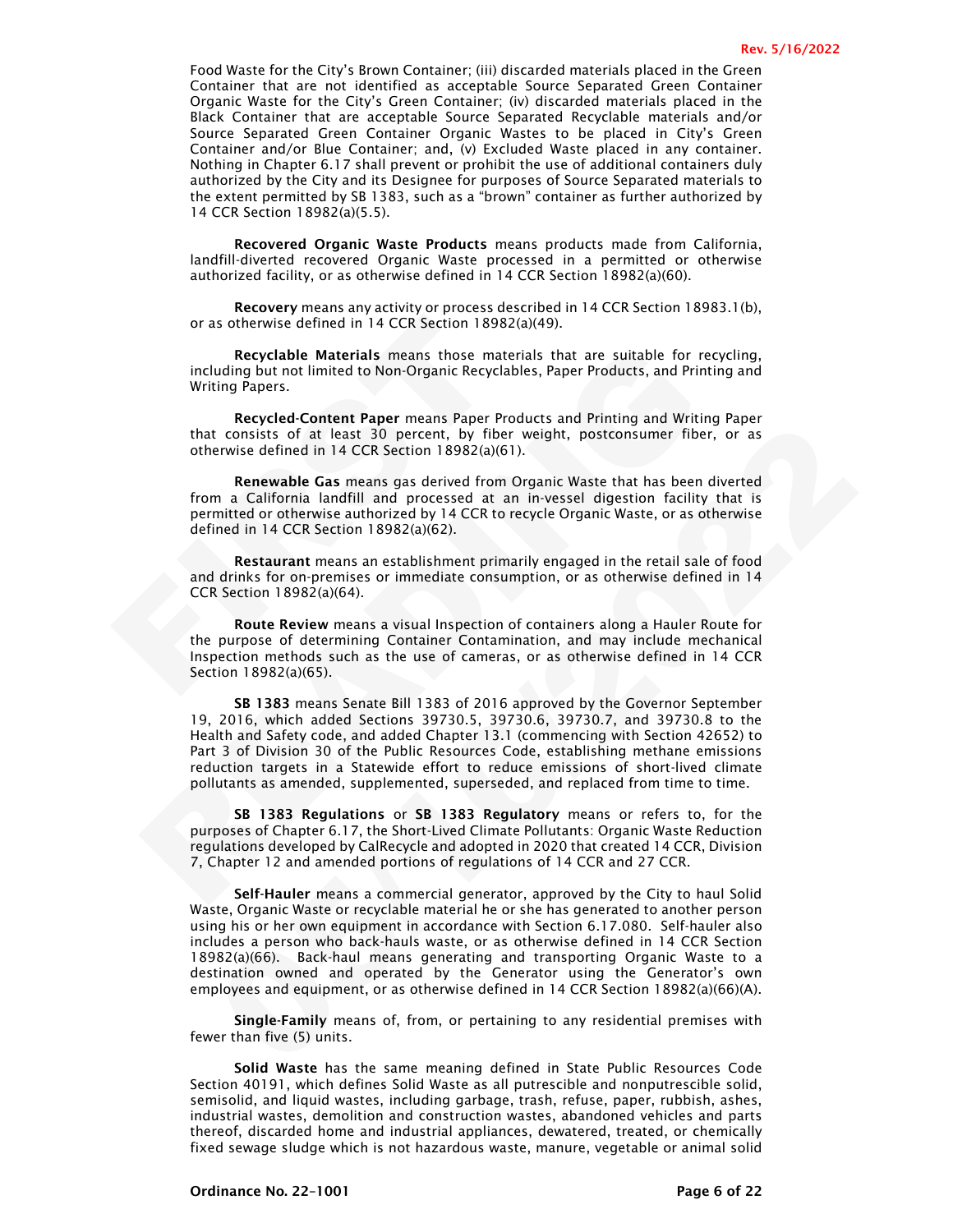and semisolid wastes, and other discarded solid and semisolid wastes, with the exception that Solid Waste does not include any of the following wastes:

- 1. Hazardous waste, as defined in the State Public Resources Code Section 40141.
- 2. Radioactive waste regulated pursuant to the State Radiation Control Law (Chapter 8 (commencing with Section 114690) of Part 9 of Division 104 of the State Health and Safety Code.
- 3. Medical waste regulated pursuant to the State Medical Waste Management Act (Part 14 (commencing with Section 117600) of Division 104 of the State Health and Safety Code). Untreated medical waste shall not be disposed of in a Solid Waste landfill, as defined in State Public Resources Code Section 40195.1. Medical waste that has been treated and deemed to be Solid Waste shall be regulated pursuant to Division 30 of the State Public Resources Code.

of the State Public Resources Code.<br>
Source Separated means materials, including<br>
that have been separated or kept separate from the<br>
generation, for the purpose of additional sorting<br>
recycling or reuse in order to return Source Separated means materials, including commingled recyclable materials<br>that have been separated or kept separate from the Solid Waste Steam, at the poin<br>generation, for the purpose of additional sorting or processing Addats necessary to be used in the matteriate or as chemiste defined in A CGR<br>ion 17402.5(b)/4). For the purposes of the ordinance, Source Separated Shall<br>ion 17402.5(b)/4). For the purposes of the ordinance, Source Separa Source Separated means materials, including commingled recyclable materials, that have been separated or kept separate from the Solid Waste Stream, at the point of generation, for the purpose of additional sorting or processing those materials for recycling or reuse in order to return them to the economic mainstream in the form of raw material for new, reused, or reconstituted products, which meet the quality standards necessary to be used in the marketplace or as otherwise defined in 14 CCR Section 17402.5(b)(4). For the purposes of the ordinance, Source Separated shall include separation of materials at the point of generation by the Generator, property owner, property owner's employee, property manager, or property manager's employee into different containers for the purpose of collection such that Source Separated materials are separated from Black Container Waste or other Solid Waste for the purposes of collection and processing.

Source Separated Blue Container Organic Waste means Source Separated Organic Waste that can be placed in a Blue Container that (i) is limited to the collections of those Organic Wastes and Non-Organic Recyclables as defined in Section 18982(a)(43), or as otherwise defined by Section 17402(a)(26.7), and (ii) excludes any Prohibited Container Contaminants.

Source Separated Green Container Organic Waste means Source Separated Organic Waste that can be placed in a Green Container that is specifically intended for the separate collection of Organic Waste by the Generator, excluding, but not limited to: Source Separated Blue Container Organic Waste, Non-Compostable Paper, Paper Products, Printing and Writing Paper, and any other Prohibited Container Contaminants.

Source Separated Recyclable Materials means Source Separated Non-Organic Recyclables and Source Separated Blue Container Organic Waste.

State means the State of California.

Supermarket means a full-line, self-service retail store with gross annual sales of two million dollars (\$2,000,000), or more, and which sells a line of dry grocery, canned goods, or nonfood items and some perishable items, or as otherwise defined in 14 CCR Section 18982(a)(71).

Tier One Commercial Edible Food Generator means a Commercial Edible Food Generator that is one of the following:

- 1. Supermarket.
- 2. Grocery Store with a total facility size equal to or greater than 10,000 square feet.
- 3. Food Service Provider.
- 4. Food Distributor.
- 5. Wholesale Food Vendor.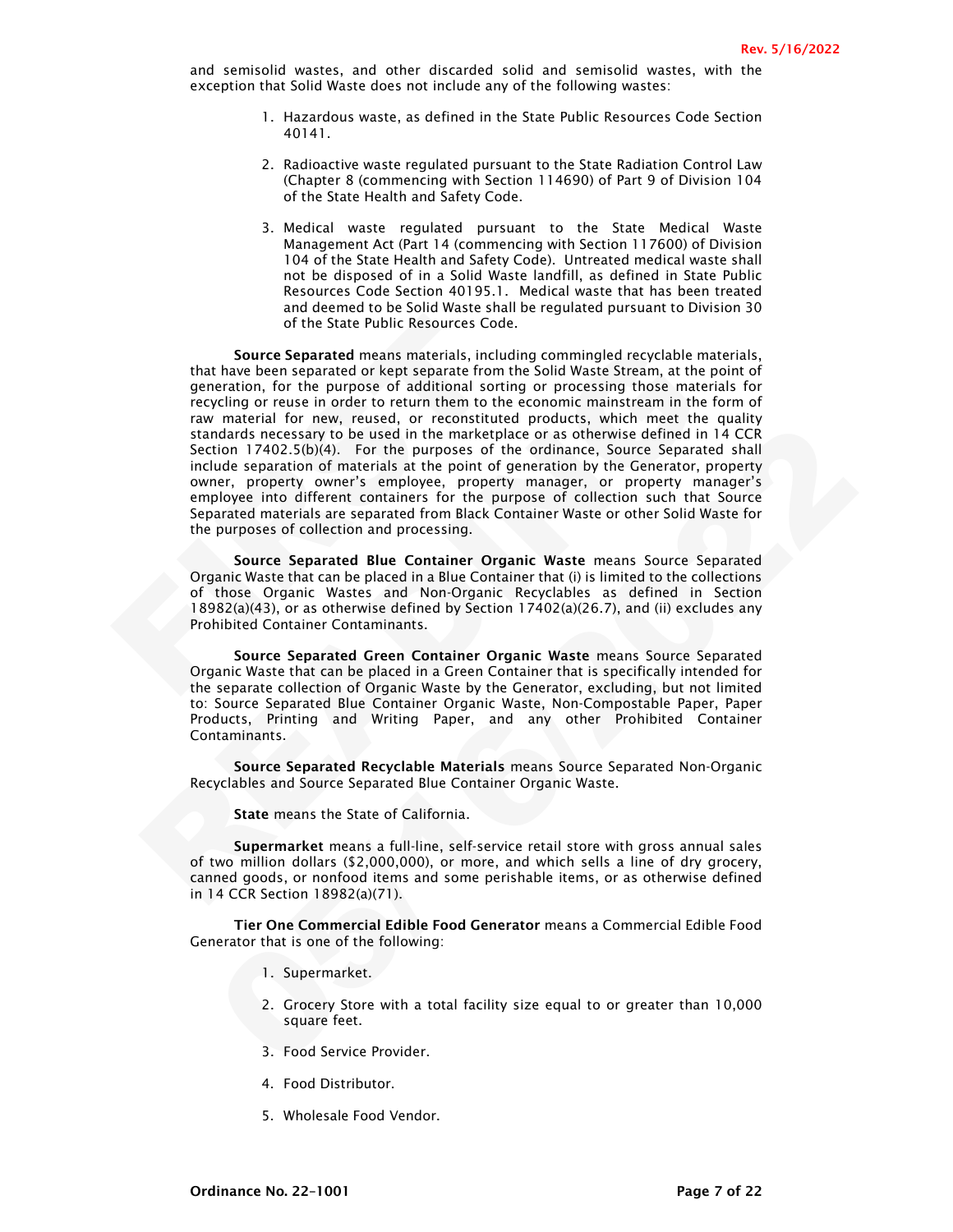If the definition in 14 CCR Section 18982(a)(73) of Tier One Commercial Edible Food Generator differs from this definition, the definition in 14 CCR Section 18982(a)(73) shall apply to Chapter 6.17.

Tier Two Commercial Edible Food Generator means a Commercial Edible Food Generator that is one of the following:

- 1. Restaurant with 250 or more seats, or a total facility size equal to or greater than 5,000 square feet.
- 2. Hotel with an on-site Food Facility and 200 or more rooms.
- 3. Health facility with an on-site Food Facility and 100 or more beds.
- 4. Large Venue.
- 5. Large Event.
- 6. A State agency with a cafeteria with 250 or more seats or total cafeteria facility size equal to or greater than 5,000 square feet.
- 7. A Local Education Agency facility with an on-site Food Facility.

If the definition in 14 CCR Section 18982(a)(74) of Tier Two Commercial Edible Food Generator differs from this definition, the definition in 14 CCR Section 18982(a)(74) shall apply to Chapter 6.17.

Waste materials mean and include but is not limited to paper, cardboard, carpets, rugs, clothing, books, boots, shoes, straw, packing barrels, ashes, discarded building materials and the like, except flammable liquids such as gasoline, kerosene and similar toxic substances shall not be included.

5. Large Event.<br>
6. A State agency with a cafeteria with 2<br>
facility size equal to or greater than 5<br>
7. A Local Education Agency facility with<br>
If the definition in 14 CCR Section 18982(a)(74) of<br>
Generator differs from Wholesale Food Vendor means a business or establishment engaged in the merchant wholesale distribution of food, where food (including fruits and vegetables) is received, shipped, stored, prepared for distribution to a retailer, warehouse, distributor, or other destination, or as otherwise defined in 14 CCR Section 18982(a)(76).

**SECTION III.** The Code shall be amended to replace Section 6.16.020A., repeal existing Sections 6.16.025 and 6.16.030, and replace them with new Chapter 6.17 entitled "MANDATORY ORGANIC WASTE DISPOSAL REDUCTION PROGRAM":

## 6.16.020 – Receptacle required.

6. A State agency with a cafeteria with 250 or more seats or total cafeter<br>facility size equal to or greater than 5,000 square feet.<br>7. A Local Education Agency facility with an on-site Food Facility.<br>If the definition in A. All garbage, rubbish and waste materials as defined in Chapter 6.02 of this title shall be deposited in a single receptacle or receptacles designated container as required, which may be provided by the City or its duly authorized agent. When garbage is deposited with waste material, rubbish or refuse, the receptacle shall be of a plastic or otherwise impervious material with a tightfitting cover.

### 6.17.010 – Purpose and Findings.

- e definition in 14 CCR Section 18982(a)(74) of Tier Two Commercial Edible Food<br>erator differs from this definition, the definition in 14 CCR Section 18982(a)(74) shall<br>vto Chapter 6.17.<br>Waster matchining, books, boots, boo A. State recycling law, Assembly Bill 939 of 1989, the California Integrated Waste Management Act of 1989 (California Public Resources Code Section 40000, et seq., as amended, supplemented, superseded, and replaced from time to time), requires cities and counties to reduce, reuse, and recycle (including composting) Solid Waste generated in their cities to the maximum extent feasible before any incineration or landfill disposal; of waste, to conserve water, energy, and other natural resources, and to protect the environment.
	- B. State recycling law, Assembly Bill 341 of 2011 (approved by the Governor of the State of California on October 5, 2011, which amended Sections 41730, 41731, 41734, 41735, 41736, 41800, 42926, 44004, and 50001 of, and added Sections 40004, 41734.5, and 41780.01 and Chapter 12.8 (commencing with Section 42649) to Part 3 of Division 30 of, and added and repealed Section 41780.02 of, the Public Resources Code, as amended, supplemented, superseded, and replaced from time to time), places requirements on businesses and Multi-Family property owners that generate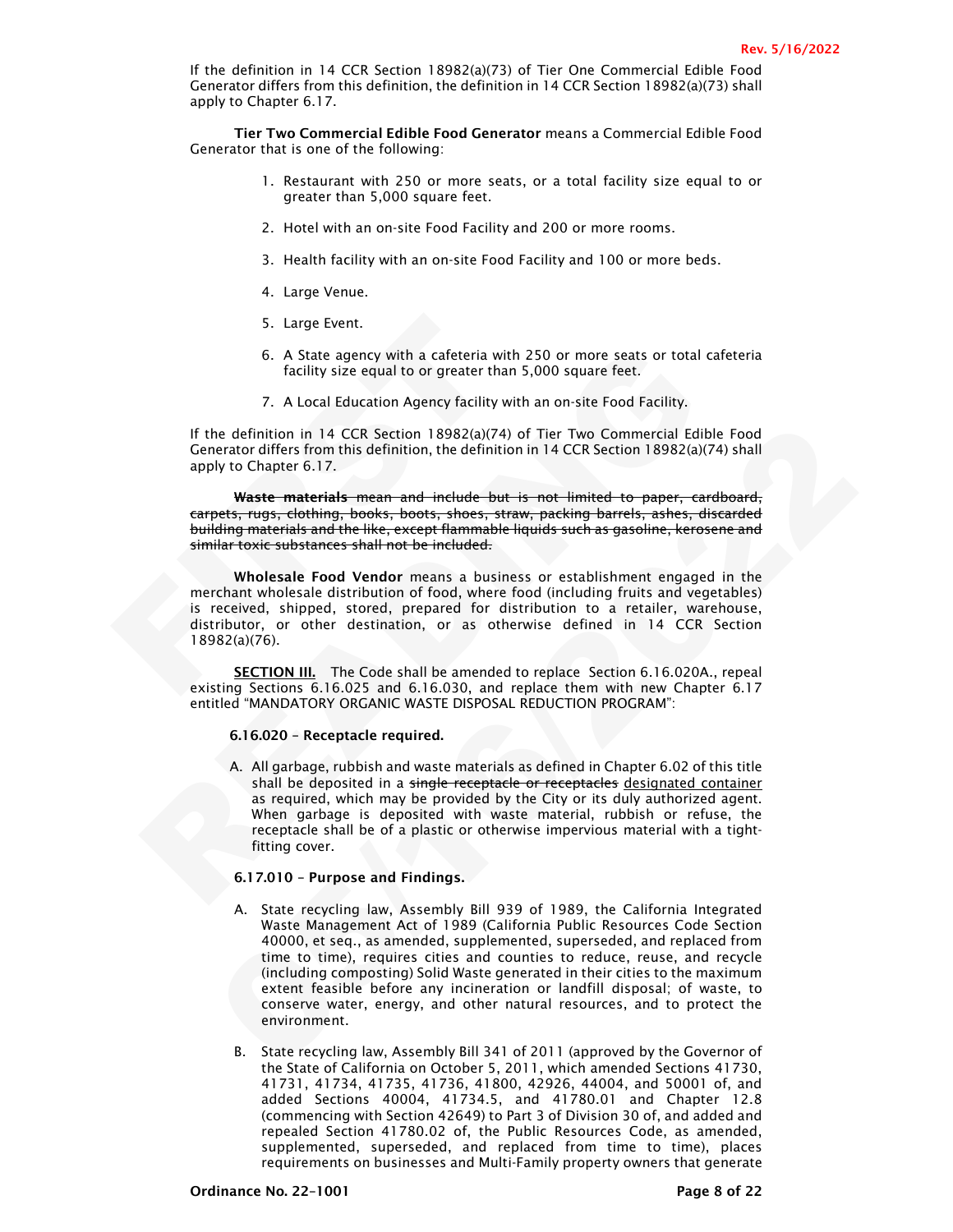a specified threshold amount of Solid Waste to arrange for recycling services and requires cities to implement a Mandatory Commercial Recycling program.

- C. State organics recycling law, Assembly Bill 1826 of 2014 (approved by the Governor of the State of California on September 28, 2014, which added Chapter 12.9 (commencing with Section 42649.8) to Part 3 of Division 30 of the Public Resources Code, relating to Solid Waste, as amended, supplemented, superseded, and replaced from time to time), requires businesses and Multi-Family property owners that generate a specified threshold amount of Solid Waste, Recycling, and Organic Waste per week to arrange for recycling services for that waste, requires cities to implement a recycling program to divert Organic Waste from businesses subject to the law, and requires cities to implement a Mandatory Commercial Organics Recycling program.
- D. SB 1383, the Short-lived Climate Pollutar<br>CalRecycle to develop regulations to red<br>of methane. The regulations place r<br>including cities, residential househol<br>business owners, Commercial Edible Foo<br>Food Recovery Organiza D. SB 1383, the Short-lived Climate Pollutant Reduction Act of 2016, requires CalRecycle to develop regulations to reduce organics in landfills as a source of methane. The regulations place requirements on multiple entities including cities, residential households, Commercial Businesses and business owners, Commercial Edible Food Generators, haulers, Self-Haulers, Food Recovery Organizations, and Food Recovery Services to support achievement of Statewide Organic Waste disposal reduction targets.
	- E. SB 1383, the Short-lived Climate Pollutant Reduction Act of 2016, requires cities to adopt and enforce an ordinance or enforceable mechanism to implement relevant provisions of SB 1383 Regulations. This ordinance will also help reduce food insecurity by requiring Commercial Edible Food Generators to arrange to have the maximum amount of their Edible Food, that would otherwise be disposed, be recovered for human consumption.

#### 6.17.020 – Requirements for Single-Family Generators.

Single-Family Organic Waste Generators shall subscribe to City's at-least threecontainer collection service, which includes a Blue Container, Green Container, and Black Container, and shall comply with the following requirements:

- of methane. The regulations place requirements on multiple entit<br>Including cities, residential households, Commercial Businesses invisions of methanic multiple entities of the covery Organizations, and Food Recovery Servic E. SB 1383, the Short-lived Climate Pollutant Reduction Act of 2016, requires<br>cites to adopt and enforce an ordinance or enforceable mechanism to<br>implement relevant provisions of SB 1383 Regulations. This ordinance will<br>al A. Shall subscribe to City's Organic Waste collection services for all Organic Waste generated as described in Section 6.17.020(B). City or its Designee shall have the right to review the number and size of a generator's containers to evaluate adequacy of capacity provided for each type of collection service for proper separation of materials and containment of materials; and, Single-Family generators shall adjust their service level for collection services as requested by the City or its Designee. Generators may additionally manage their Organic Waste by preventing or reducing their Organic Waste, managing Organic Waste on site, and/or using a Community Composting site pursuant to 14 CCR Section 18984.9(c).
	- B. Shall participate in the City's Organic Waste collection service(s) by placing designated materials in designated containers as described below, and shall not place Prohibited Container Contaminants in collection containers.
		- 1. Generator shall place Source Separated Green Container Organic Waste, including Food, in the Green Container; Source Separated Recyclable materials in the Blue Container; and Black Container Waste in the Black Container. Generators shall not place materials designated for the Black Container into the Green Container or Blue Container.
		- 2. Nothing in this Chapter shall prevent or prohibit the use of additional containers duly authorized by the City and its Designee for purposes of Source Separated materials to the extent permitted by SB 1383, such as a "brown" container as further authorized by 14 CCR Section 18982(a)(5.5).

#### 6.17.030 – Requirements for Commercial Businesses.

Generators that are Commercial Businesses, including Multi-Family Residential Dwellings of five (5) and more units shall: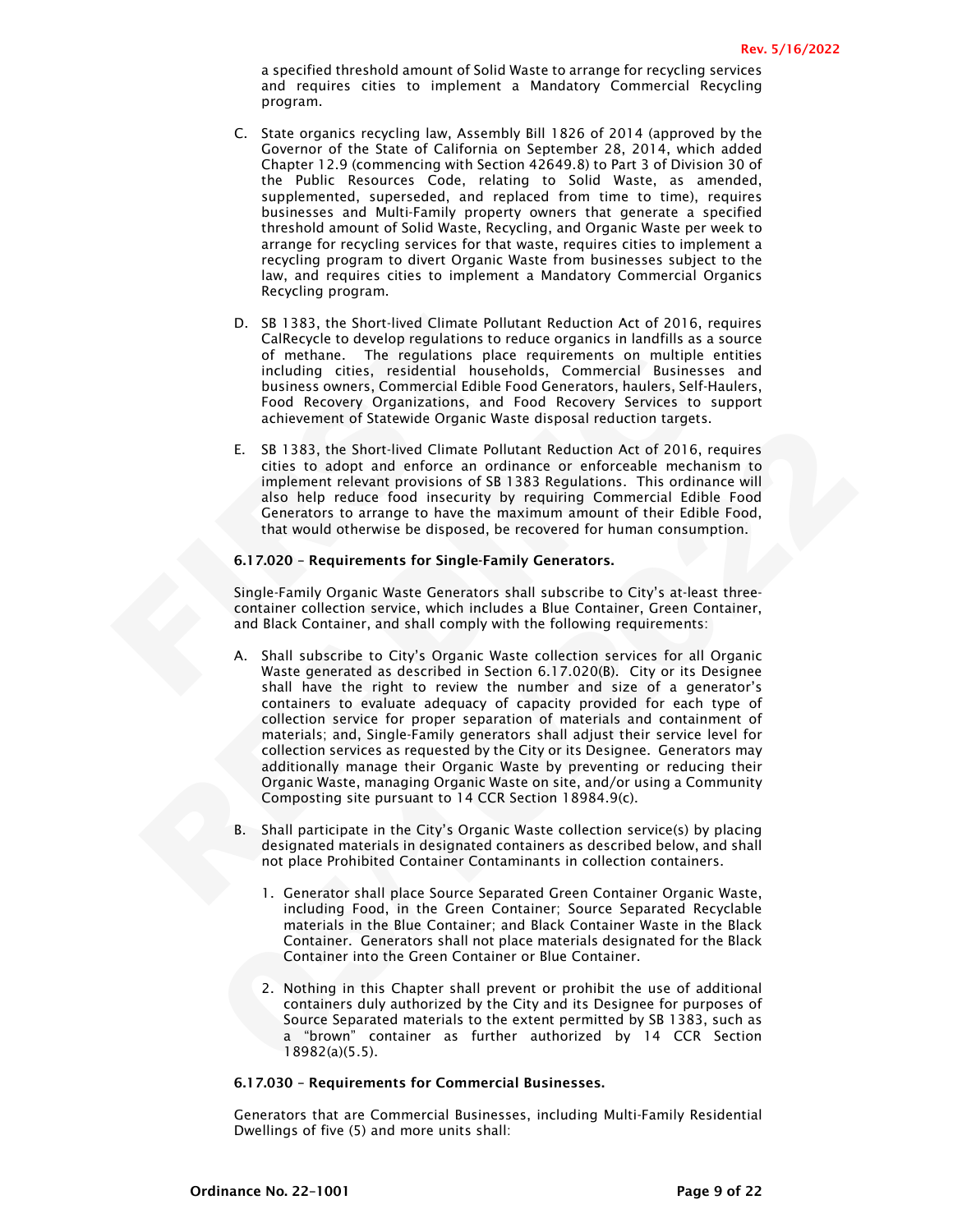- A. Subscribe to City's at-least three-container collection services and comply with requirements of those services as described below in Section 6.17.030(B). City or its Designee shall have the right to review the number and size of a generator's containers and frequency of collection to evaluate adequacy of capacity provided for each type of collection service for proper separation of materials and containment of materials; and, Commercial Businesses shall adjust their service level for their collections services as requested by the City or its Designee.
- B. Participate in the City's Organic Waste collection service(s) by placing designated materials in designated containers as described below.
	- 1. Generator shall place Source Separated Green Container Organic Waste in the Green Container; Source Separated Brown Container Food Waste in the Brown Container; Source Separated Recyclable Materials in the Blue Container; and Black Container Waste in the Black Container. Generator shall not place materials designated for the Black Container into the Green Container, Brown Container, or Blue Container.
		- a. Nothing in this Chapter shall prevent or prohibit the use of additional containers duly authorized by the City and its Designee for purposes of Source Separated materials to the extent permitted by SB 1383, such as a "brown" container as further authorized by 14 CCR Section 18982(a)(5.5).
- Shall not place materials designated<br>
Green Container, Brown Container, or<br>
a. Nothing in this Chapter shall preventining and the solution<br>
of Source Separated materials to<br>
such as a "brown" container as function<br>
18982(a b. To comply with subsection B of this section, property owners of multifamily complexes may require its contracted landscapers to recycle the green waste materials and provide satisfactory proof that the materials are being properly recycled in a manner consistent with 14 CCR Sections 18984.1 and 18984.2 or shall hall Organic Waste to a High Diversion Organic Waste Processing Facility as specified in 14 CCR Section 18984.3.
	- 2. Supply and allow access to adequate number, size and location of collection containers with sufficient labels or colors (conforming with Subsections 3(a) and 3(b) below) for employees, contractors, tenants, and customers, consistent with City's Blue Container, Green Container, Brown Container, and Black Container collection service.
	- Example in this Chapter shall prevent or porbiblit the use of additional containers duly authorized by the City and its Designee for purpose of protocol of Source Separated materials to the extent permitted by SB 13 such a 189822(a)[5.5],<br>
	189822(a)[5.5],<br>
	189822(a)[5.5],<br>
	189822(a)[5.5],<br>
	189822(a)[5.5],<br>
	18982(a)[5.5],<br>
	18982(a)[5.5],<br>
	18982(a)[5.5],<br>
	18992(a)[18] complexies may require its contracted landscapers to<br>
	recycle the premise ma 3. Excluding Multi-Family Residential Dwellings, provide containers for the collection of Source Separated Green Container Organic Waste, Source Separated Brown Container Food Waste, and Source Separated Recyclable Materials in all indoor and outdoor areas where disposal containers are provided for customers, for materials generated by that business. Such containers do not need to be provided in restrooms. If a Commercial Business does not generate any of the materials that would be collected in one type of container, then the business does not have to provide that particular container in all areas where disposal containers are provided for customers. Pursuant to 14 CCR Section 18984.9(b), the containers provided by the business shall have either:
		- a. A body or lid that conforms with the container colors provided through the collection service provided by City, with either lids conforming to the color requirements or bodies conforming to the color requirements or both lids and bodies conforming to color requirements. A Commercial Business is not required to replace functional containers, including containers purchased prior to January 1, 2022, that do not comply with the requirements of the subsection prior to the end of the useful life of those containers, or prior to January 1, 2036, whichever comes first.
		- b. Container labels that include language or graphic images, or both, indicating the primary material accepted and the primary materials prohibited in that container, or containers with imprinted text or graphic images that indicate the primary materials accepted and primary materials prohibited in the container. Pursuant to 14 CCR Section 18984.8, the container labeling requirements are required on new containers commencing January 1, 2022.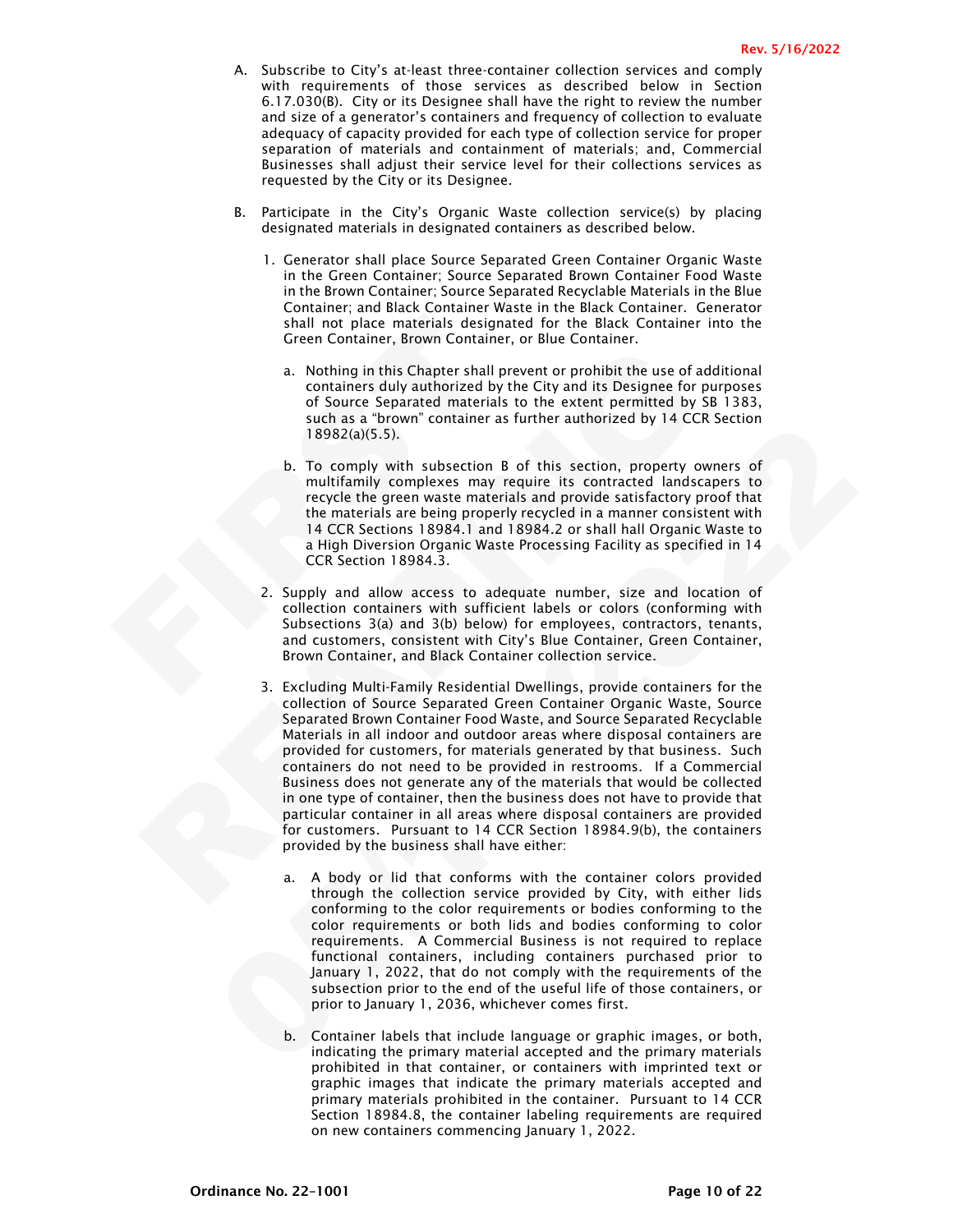- 4. Multi-Family Residential Dwellings are not required to comply with container placement requirements or labeling requirements in Subsection 3(a) or (b) pursuant to 14 CCR Section 18984.9(b).
- 5. To the extent practical through education, training, Inspection, and/or other measures, excluding Multi-Family Residential Dwellings, prohibit employees from placing materials in a container not designated for those materials per the City's Blue Container, Green Container, Brown Container, and Black Container collection service.
- 6. Excluding Multi-Family Residential Dwellings, periodically inspect Blue Containers, Green Containers, Brown Containers, and Black Containers for Prohibited Container Contamination and inform employees if containers are Contaminated and of the requirements to keep Contaminants out of those containers pursuant to 14 CCR Section 18984.9(b)(3).
- 7. Annually provide information to employees, contractors, tenants, and customers about Organic Waste Recovery requirements and about proper sorting of Source Separated Green Container Organic Waste, Source Separated Brown Container Food Waste, and Source Separated Recyclable Materials.
- 7. Annually provide information to em<br>
customers about Organic Waste Recovering of Source Separated Green<br>
Separated Brown Container Food Wast<br>
Materials.<br>
8. Provide education information befor<br>
occupation of the premises customers about Organic Waste Recovery requirements and about processor<br>tring of Source Separated Green Container Organic Waste, Sourcesters<br>Separated Brown Container Food Waste, and Source Separated Recycle<br>Separated Brow 8. Provide education information before are within fourteen (14) days of<br>cocupation of the premises to new tenants that describes requirements<br>to beep Source Separated Green Container Groating Correations<br>Separated Brown C 8. Provide education information before or within fourteen (14) days of occupation of the premises to new tenants that describes requirements to keep Source Separated Green Container Organic Waste, Source Separated Brown Container Food Waste, and Source Separated Recyclable Materials separate from Black Container Waste (when applicable) and the location of containers and the rules governing their use at each property.
	- 9. Provide or arrange access for City or its Designee to their properties during all Inspections conducted in accordance with Section 6.17.120 of this Chapter to confirm compliance with the requirements of this Chapter.
	- 10. Accommodate and cooperate with City's program for Inspection of the contents of containers for Prohibited Container Contaminants, which may be implemented by City at a later date, to evaluate Generator's compliance with this Section 6.17.030(B).
	- 11. At Commercial Business's option and subject to any approval required from the City, implement a program for Inspection of the contents of its Blue Containers, Green Containers, Brown Containers, and Black Containers for the purpose of monitoring the contents of containers to determine appropriate levels of service and to identify Prohibited Container Contaminants.
	- 12. If a Commercial Business wants to self-haul, meet the Self-Hauler requirements in Section 6.17.080 of this Chapter.
	- 13. Nothing in this Section prohibits a generator from preventing or reducing waste generation, managing Organic Waste on site, or using a Community Composting site pursuant to 14 CCR Section 18984.9(c).
	- 14. Commercial Businesses that are Tier One or Tier Two Commercial Edible Food Generators shall comply with Food Recovery requirements, pursuant to Section 6.17.050.

## 6.17.040 – Waivers for Generators.

- A. De Minimis Waivers City may waive a Commercial Business' obligation (including Multi-Family Residential Dwellings) to comply with some or all of the Organic Waste Requirements of this Chapter if the Commercial Business provides documentation that the business generates below a certain amount of Organic Waste material as described in Section 6.17.040(A)(2) below. Commercial Businesses requesting a de minimis waiver shall:
	- 1. Submit an application specifying the services that they are requesting a waiver from and provide documentation as noted in Section 6.17.040(A)(2) below.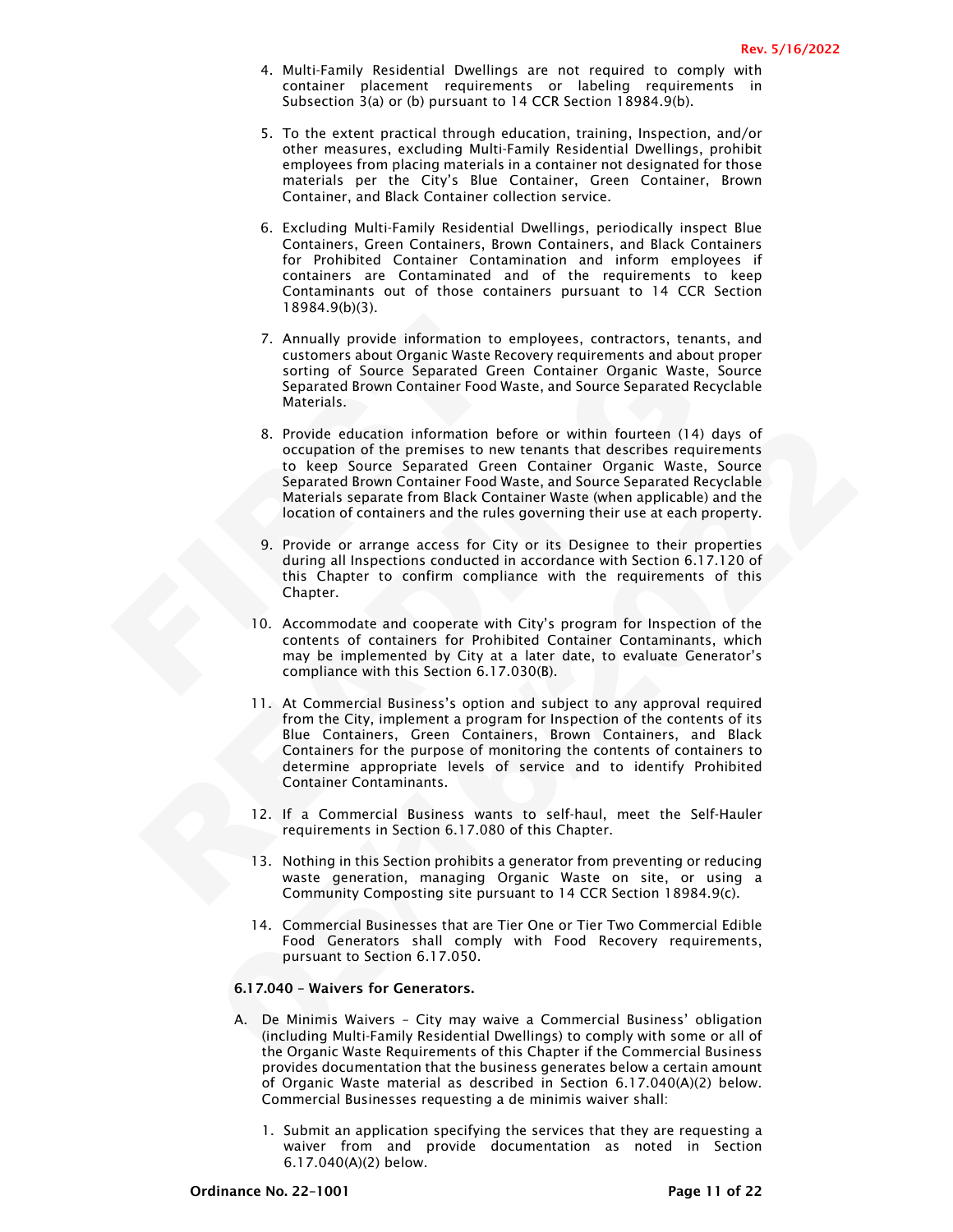- 2. Provide documentation that either:
	- a. The Commercial Business' total Solid Waste collection service is two cubic yards or more per week and Organic Waste subject to collection in a Blue Container or Green Container comprises less than 20 gallons per week per applicable container of the business' total waste; or,
	- b. The Commercial Business' total Solid Waste collection service is less than two cubic yards per week and Organic Waste subject to collection in a Blue Container or Green Container comprises less than 10 gallons per week per applicable container of the business' total waste.
- 3. Notify City if circumstances change such that Commercial Business' Organic Waste exceeds the threshold required for waiver, in which case the waiver will be rescinded.
- 4. De minimis waivers are valid for a period not to exceed 5 years and subject to reverification by the City at any time.
- Organic Waste exceeds the threshold<br>the waiver will be rescinded.<br>4. De minimis waivers are valid for a<br>subject to reverification by the City at<br>B. Physical Space Waivers City may waive in<br>owner's obligations (including 4. De minimis wavetes are valid for a period not to exceed 5 years subject to reverification by the City at any time.<br>
B. Physical Space Walvers - City may wave a Conmercial Business' or proposers and conserved and conserv owner's obligations (uncluding Multi-Family Residential Dowintons (uncluding the comply<br>with some or all of the recyclable materials and or Organic Waste collection<br>service requirements if the City has evidence from its ow B. Physical Space Waivers – City may waive a Commercial Business' or property owner's obligations (including Multi-Family Residential Dwellings) to comply with some or all of the recyclable materials and or Organic Waste collection service requirements if the City has evidence from its own staff, hauler, licensed architect, or licensed engineer demonstrating that the premises lacks adequate space for the collection containers required for compliance with the Organic Waste collection requirements of Section 6.17.030. A Commercial Business or property owner may request a physical space waiver through the following process:
	- 1. Submit an application specifying the type(s) of collection services for which they are requesting a compliance waiver.
	- 2. Provide documentation that the premises lacks adequate space for SB 1383-mandated containers, including documentation from its hauler, licensed architect, or licensed engineer.
	- 3. Physical space waivers are valid for a period not to exceed 5 years and subject to reverification by the City or Designee at any time.

## 6.17.050 – Requirements for Commercial Edible Food Generators.

- A. Tier One Commercial Edible Food Generators must comply with the requirements of this Section commencing July 1, 2022, or other date as set by Resolution of the City Council, and Tier Two Commercial Edible Food Generators must comply commencing January 1, 2024, pursuant to 14 CCR Section 18991.3.
- Large Venue or Large Event operators not providing food services, but allowing for food to be provided by others, shall require Food Facilities operating at the Large Venue or Large Event to comply with the requirements of this Section, commencing January 1, 2024.
- C. Commercial Edible Food Generators shall comply with the following requirements:
	- 1. Arrange to recover the maximum amount of Edible Food that would otherwise be disposed.
	- 2. Contract with, or enter into a written agreement with Food Recovery Organizations or Food Recovery Services for: (i) the collection of Edible Food for Food Recovery; or, (ii) acceptance of the Edible Food that the Commercial Edible Food Generator self-hauls to the Food Recovery Organization for Food Recovery.
	- 3. Shall not intentionally spoil Edible Food that is capable of being recovered by a Food Recovery Organization or a Food Recovery Service.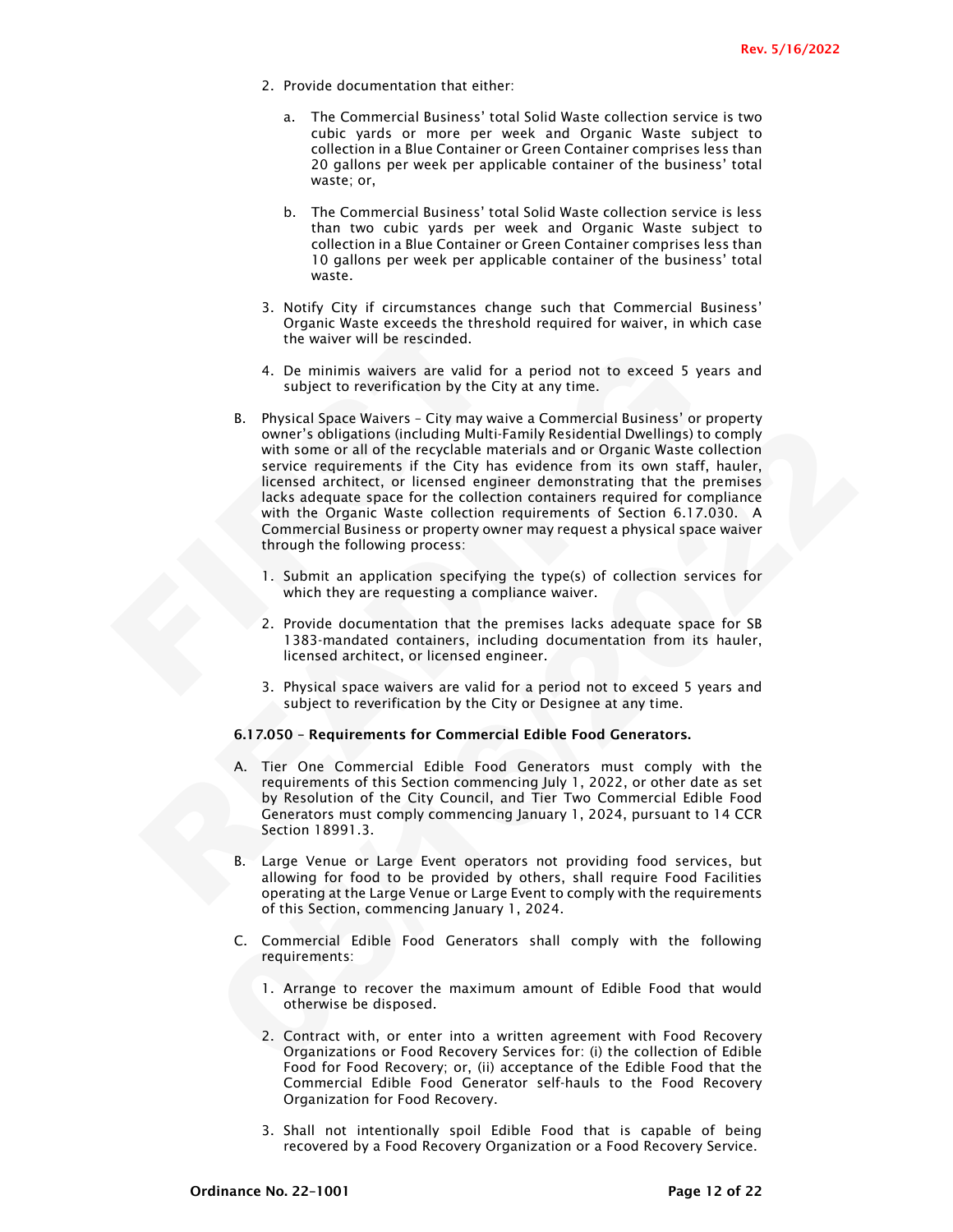- 4. Allow City's designated enforcement entity or designated third party enforcement entity to access the premises and review records pursuant to 14 CCR Section 18991.4.
- 5. Keep records that include the following information, or as otherwise specified in 14 CCR Section 18991.4:
	- a. A list of each Food Recovery Service or Organization that collects or receives its Edible Food pursuant to a contract or written agreement established under 14 CCR Section 18991.3(b).
	- b. A copy of all contracts or written agreements established under 14 CCR Section 18991.3(b).
	- c. A record of the following information for each of those Food Recovery Services or Food Recovery Organizations:
		- (i) The name, address and contact information of the Food Recovery Service or Food Recovery Organization.
		- (ii) The types of food that will be collected by or self-hauled to the Food Recovery Service or Food Recovery Organization.
		- (iii) The established frequency that food will be collected or selfhauled.
		- (iv) The quantity of food, measured in pounds recovered per month, collected or self-hauled to a Food Recovery Service or Food Recovery Organization for Food Recovery.
- (i) The name, address and (<br>
Recovery Service or Food Re<br>
(ii) The types of food that will b<br>
Food Recovery Service or Fo<br>
(iii) The established frequency 1<br>
(iii) The established frequency 1<br>
hauled.<br>
(iv) The quantity o 6. No later than April 1st of each year commencing no later than April 1, 2023, for Tier One Commercial Edible Food Generators and April 1, 2024, for Tier Two Commercial Edible Food Generators provide an annual Food Recovery report to the City that includes the records listed in Section 6.17.050(C)(5)(c).
	- Recovery Service or Food Recovery Organization.<br>
	Recovery Service or Food Recovery Organization.<br>
	(ii) The types of food that will be collected by or self-hauled to<br>
	frood Recovery Service or Food Recovery Organization.<br>
	( (iii) The established frequency that food will be collected or self-<br>
	(iv) The quantity of food, measured in pounds recovered per<br>
	month, collected or self-hauled to a Food Recovery Service or<br>
	Food Recovery Organization D. Nothing in this Chapter shall be construed to limit or conflict with the protections provided by the California Good Samaritan Food Donation Act of 2017, the Federal Good Samaritan Act, or share table and school food donation guidance pursuant to Senate Bill 557 of 2017, (approved by the Governor of the State of California on September 25, 2017, which added Article 13 [commencing with Section 49580] to Chapter 9 of Part 27 of Division 4 of Title 2 of the Education Code, and to amend Section 114079 of the Health and Safety Code, relating to food safety, as amended, supplemented, superseded and replaced from time to time).
		- 6.17.060 Requirements for Food Recovery Organizations and Services.
		- A. Food Recovery Services collecting or receiving Edible Food directly from Commercial Edible Food Generators, via a contract or written agreement established under 14 CCR Section 18991.3(b), shall maintain the following records, or as otherwise specified by 14 CCR Section 18991.54(a)(1).
			- 1. The name address, and contact information for each Commercial Edible Food Generator from which the service collects Edible Food.
			- 2. The quantity in pounds of Edible Food collected from each Commercial Edible Food Generator per month.
			- 3. The quantity in pounds of Edible Food transported to each Food Recovery Organization per month.
			- 4. The name, address, and contact information for each Food Recovery Organization that the Food Recovery Service transports Edible Food to for Food Recovery.
		- B. Food Recovery Organizations collecting or receiving Edible Food directly from Commercial Edible Food Generators, via a contract or written agreement established under 14 CCR Section 18991.3(b), shall maintain the following records, or as otherwise specified by 14 CCR Section 18991.5(a)(2):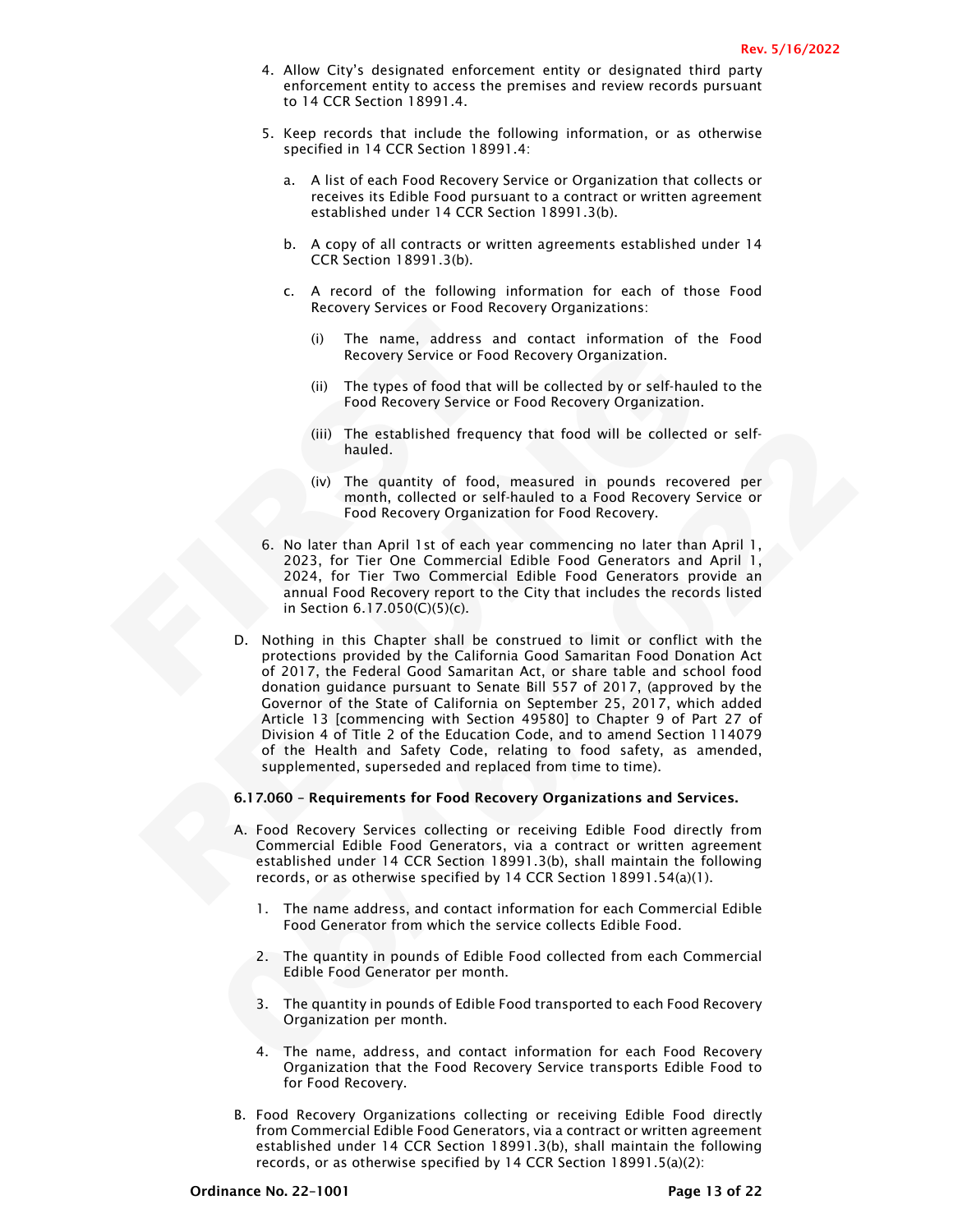- 1. The name, address, and contact information for each Commercial Edible Food Generator from which the organization receives Edible Food.
- 2. The quantity in pounds of Edible Food received from each Commercial Edible Food Generator per month.
- 3. The name, address, and contact information for each Food Recovery Service that the organization receives Edible Food from for Food Recovery.
- C. Food Recovery Organizations and Food Recovery Services shall inform Generators about California and Federal Good Samaritan Food Donation Act protection in written communications, such as in their contract or agreement established under 14 CCR Section 18991.3(b).
- D. Food Recovery Organizations and Food<br>primary address physically located in th<br>written agreements with one or more Cor<br>pursuant to 14 CCR Section 18991.3<br>Commercial Edible Food Generator is loc<br>Food recovered in the prev D. Food Recovery Organizations and Food Recovery Services that have their primary address physically located in the City and contract with or have written agreements with one or more Commercial Edible Food Generators pursuant to 14 CCR Section 18991.3(b) shall report to the city the Commercial Edible Food Generator is located in the total pounds of Edible Food recovered in the previous calendar year from the Tier One and Tier Two Commercial Edible Food Generators the Food Recovery Organizations or Food Recovery Services have established contracts or written agreements with pursuant to 14 CCR Section 18991.3(b) no later than April 1 beginning in 2023.
	- Fritten agreements with one or more Commercial Edible Food Generator<br>
	urstant to 14 CCR Section 18991.3(b) shall report to the city<br>
	pursuant to 14 CCR Section 18991.3(b) shall report to the city<br>
	commercial Edible Food Ge Frod Recovery Services have established contracts or written agreements<br>
	are on Recovery Services have established contracts or written agreements<br>
	with pursuant to 14 CCR Section 189913(b) no later than April 1 beginning<br> E. In order to support Edible Food Recovery capacity planning assessments or other studies conducted by the City or its designated entity, Food Recovery Services and Food Recovery Organizations operating in the City shall provide information and consultation to the City, upon request, regarding existing, or proposed new or expanded, Food Recovery capacity that could be accessed by the City and its Commercial Edible Food Generators. A Food Recovery Service or Food Recovery Organization contacted by the City shall respond to such request for information within 60 days, unless a shorter timeframe is otherwise specified by the City.

#### 6.17.070 – Requirements for Haulers and Facility Operators.

- A. Exclusive franchised hauler, providing residential, Commercial, or industrial Organic Waste collection services to Generators within the City's boundaries shall meet the following requirements as a condition of approval of a contract, agreement, or similar contractual authorization with the City to Collect Organic Waste:
	- 1. Provide written notice to the City starting July 1, 2022, and annually thereafter pursuant to 14 CCR 18988.1(a)(1) or as facilities change; identify the facilities to which they will transport Organic Waste including facilities for Source Separated Recyclable materials and Source Separated Green Container Organic Waste.
	- 2. Transport Source Separated Recyclable materials and Source Separated Green Container Organic Waste to a facility, operation, activity, or property that recovers Organic Waste as defined in 14 CCR, Division 7, Chapter 12, Article 2. Notwithstanding the foregoing, hauler shall not be required to transport any containers with Prohibited Container Contaminants to a facility, operation, activity, or property that recovers Organic Waste.
	- 3. Obtain approval from the City to haul Organic Waste, unless it is transporting Source Separated Organic Waste to a Community Composting site or lawfully transporting C&D in a manner that complies with 14 CCR Section 18989.1, Section 6.17.090 hereof.
	- 4. The authorization of the exclusive franchised hauler to collect Organic Waste shall comply with any education, equipment, signage, container labeling, container color, contamination, monitoring, and reporting requirements relating to the collection of Organic Waste contained within its franchise agreement with the City.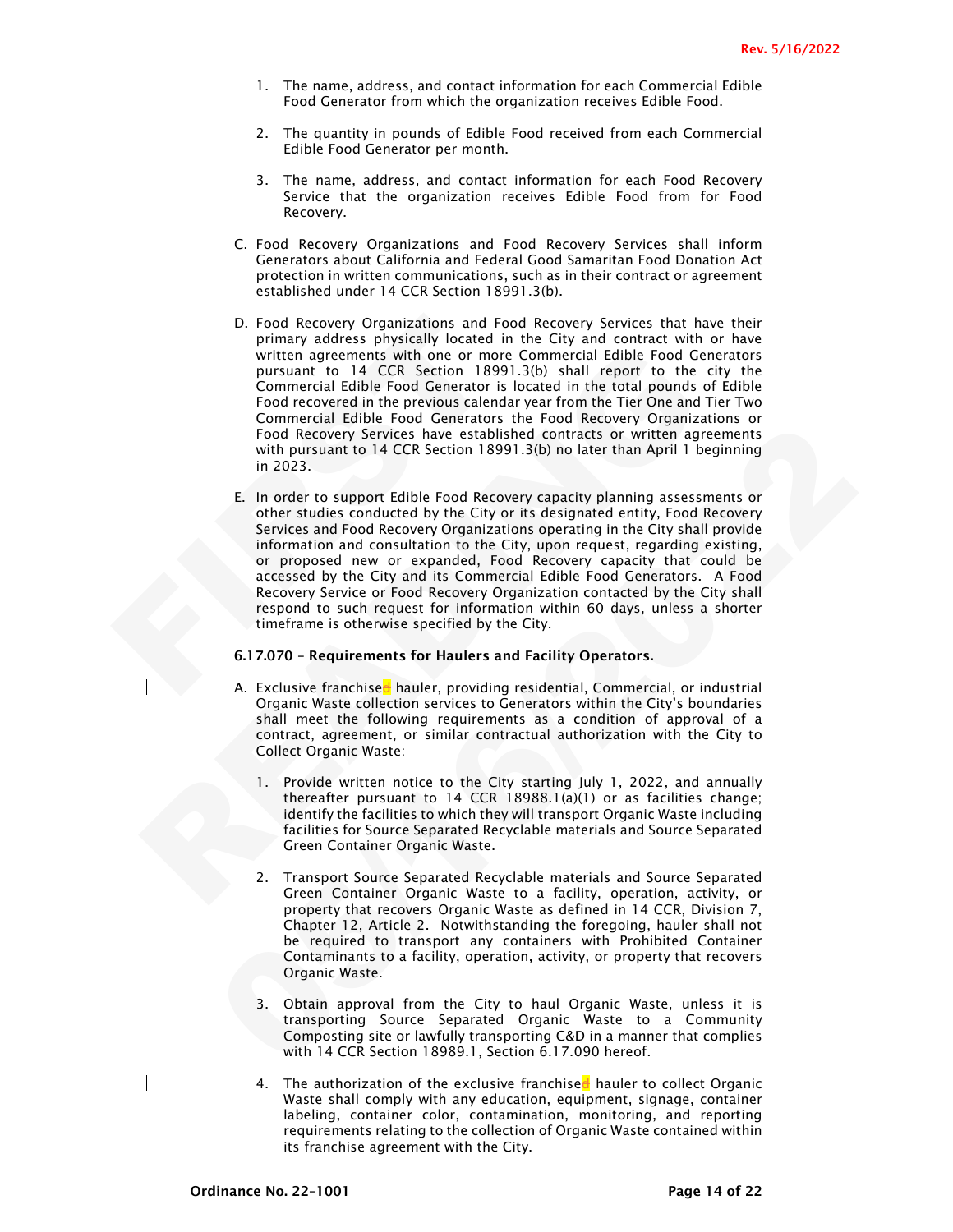- 5. A Hauler is not required to replace functional containers, including containers purchased prior to January 1, 2022, that do not comply with the requirements of this ordinance prior to the end of the useful life of those containers, or prior to January 1, 2036, whichever comes first.
- 6. Notwithstanding any of the foregoing, nothing in this Chapter shall restrict or otherwise prohibit Haulers from meeting compliance requirements by any alternative methods or procedures, provided it complies with SB 1383, the SB 1383 Regulations, and/or any other applicable law, as may be amended from time to time, or being relieved of, or delaying compliance with such requirement pursuant to SB 619.
- B. Requirements for Facility Operators and Community Composting Operations.
	- 1. Owners of facilities, operations, and activities that recover Organic Waste, including, but not limited to, Compost facilities, in-vessel digestion facilities, and publicly-owned treatment works shall, upon request, provide information regarding available and potential new or expanded capacity at their facilities, operations, and activities, including information about throughput and permitted capacity necessary for planning purposes. Entities contacted by the City shall respond within 60 days.
	- 2. Community Composting operators, upon City request, shall provide information to the City to support Organic Waste capacity planning, including, but not limited to, an estimate of the amount of Organic Waste anticipated to be handled at the Community Composting operation. Entities contacted by the city shall respond within 60 days.

## 6.17.080 – Self-Hauler Requirements.

- facilities, and publicly-owned treatm<br>provide information regarding availab<br>capacity at their facilities, opera<br>information about throughput and<br>planning purposes. Entities contacted<br>days.<br>2. Community Composting operators A. Self-Haulers shall source separate all recyclable materials and Organic Waste (materials that the City otherwise requires Generators to separate for collection in the City's organics and recycling collection program) generated on-site from Solid Waste in a manner consistent with 14 CCR Sections 18984.1 and 18984.2, or shall haul Organic Waste to a High Diversion Organic Waste Processing Facility as specified in 14 CCR Section 18984.3.
	- capacity at their facilities, operators, and activities, including information about through-<br>tinformation about throughplat and permitted capacity necessary<br>planning purposes. Entities contacted by the City shall respond 2. Community Composting operators, upon City requests, shall provide<br>information to the City to support Organic Waste capacity planning,<br>including, but not limited to, an estimate of the amount of Organic Waste<br>anticipated B. Self-Haulers shall haul their Source Separated Recyclable Materials to a facility that recovers those materials; and haul their Source Separated Green Container Organic Waste to a Solid Waste facility, operation, activity, or property that processes or recovers Source Separated Organic Waste. Alternatively, Self-Haulers may haul Organic Waste to a High Diversion Organic Waste Processing Facility.
		- C. Self-Haulers that are Commercial Businesses (including Multi-Family Residential Dwellings) shall keep a record of the amount of Organic Waste delivered to each Solid Waste facility, operation, activity, or property that processes or recovers Organic Waste; this record shall be provided to the City quarterly. The records shall include the following information:
			- 1. Delivery receipts and weight tickets from the entity accepting the waste.
			- 2. The amount of material in cubic yards or tons transported by the Generator to each entity.
			- 3. If the material is transported to an entity that does not have scales onsite, or employs scales incapable of weighing the Self-Haulers' vehicle in a manner that allows it to determine the weight of materials received, the Self-Hauler is not required to record the weight of material but shall keep a record of the entities that received the Organic Waste.
		- D. Self-Haulers that are Commercial Businesses (including Multi-Family Self-Haulers) shall provide information collected in Section 6.17.080(C) to the City if requested and within ten (10) days of such request.
		- E. A residential Organic Waste Generator that self-hauls Organic Waste, to the extent permitted by this Municipal Code, is not required to record or report information in Section 6.17.080(C).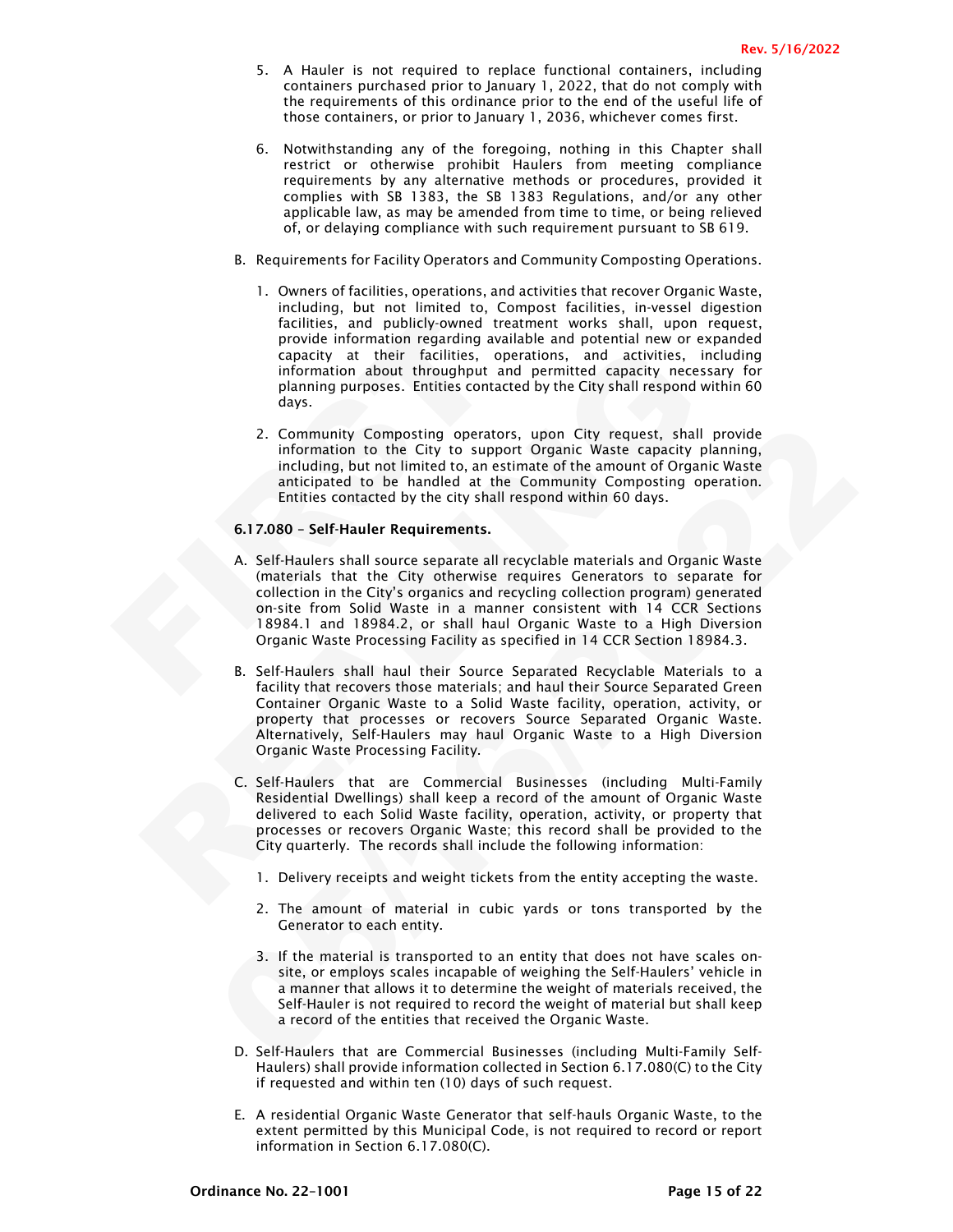6.17.090 - Compliance with CALGreen Recycling Requirements.

A. Persons applying for a permit from the City for new construction and building additions and alternations shall comply with the requirements of this Section and all required components of the California Green Building Standard Code, 24 CCR, Part 11, known as CALGreen, as amended, if its project is covered by the scope of CALGreen or more stringent requirements of the  $C_{\rm e}$  ity. If the requirements of CALGreen are more stringent than the requirements of this Section, the CALGreen requirements shall apply.

Project applicants shall refer to City's building code for complete CALGreen requirements.

- B. For projects covered by CALGreen or more stringent requirements of the City, the applicants must, as a condition of the City's permit approval, comply with the following:
- 1. Where five (5) or more Multi-Family d<br>building site, provide readily accessib<br>buildings on the site and are identified<br>Blue Container and Green Container m<br>three container and Green Container m<br>chrowision of adequate sp building site, provide readily accessible areas that serve occupants of<br>buildings on the site and are identified for the storage and collection<br>Bulldings on the site and are identified for the storage and collection<br>Bulle 1. Where five (5) or more Multi-Family dwelling units are constructed on a building site, provide readily accessible areas that serve occupants of all buildings on the site and are identified for the storage and collection of Blue Container and Green Container materials, consistent with the at-least three container collection program offered by the  $C$  tity, or comply with provision of adequate space for recycling for Multi-Family and Commercial premises pursuant to Sections 4.408.1, 4.410.2, 5.408.1, and 5.410.1 of the California Green Building Standards Code, 24 CCR, Part 11 as amended provided amended requirements are more stringent than the CALGreen requirements for adequate recycling space effective January 1, 2020.
	- Commercial premises pursuant to Sections. 4.4081, 4.410.2. S4081.<br>
	and 5.410.1 of the California Green Building Standards Code, 24 CCR,<br>
	Part 11 as amended provided amended requirements are more stringent<br>
	than the CALGree 2. New Commercial construction or additions resulting in more than 30% of the floor area shall provide readily accessible areas identified for the storage and collection of materials, consistent with the at-least three container collection program offered by the City, or shall comply with provision of adequate space for recycling for Multi-Family and Commercial premises pursuant to Sections 4.408.1, 4.410.2, 5.408.1, and 5.410.1 of the California Green Building Standards Code, 24 CCR, Part 11 as amended provided amended requirements are more stringent than the CALGreen requirements for adequate recycling space effective January 1, 2020.
		- 3. Comply with CALGReen requirements and applicable law related to management of C&D, including diversion of Organic Waste in C&D from disposal. Comply with all written and published City policies, ordinances, and/or administrative guidelines regarding the collection, recycling, diversion, tracking, and/or reporting of C&D.

6.17.100 – Model Water Efficient Landscaping Ordinance Requirements (MWELO).

- A. Property owners or their building or landscape designers, including anyone requiring a building or planning permit, plan check, or landscape design review from the City, who are constructing a new (Single-Family, Multi-Family, public, institutional, or Commercial) project with a landscape area greater than 500 square feet, or rehabilitating an existing landscape with a total landscape area greater than 2,500 square feet, shall comply with Sections 492.6(a)(3)(B), (C), (D), and (G) of the MWELO, including sections related to use of Compost and mulch as delineated in this Section 6.17.100.
- B. The following Compost and mulch use requirements that are part of the MWELO are also included as requirements of this Chapter. Other requirements of the MWELO are in effect and can be found in 23 CCR, Division 2, Chapter 2.7.
- C. Property owners or their building or landscape designers that meet the threshold for MWELO compliance outlined in Section 6.17.100(A) above shall:
	- 1. Comply with Sections 492.6 (a)(3)(B), (C), (D), and (G) of the MWELO, which requires the submittal of a landscape design plan with a soil preparation, mulch, and amendments section to include the following: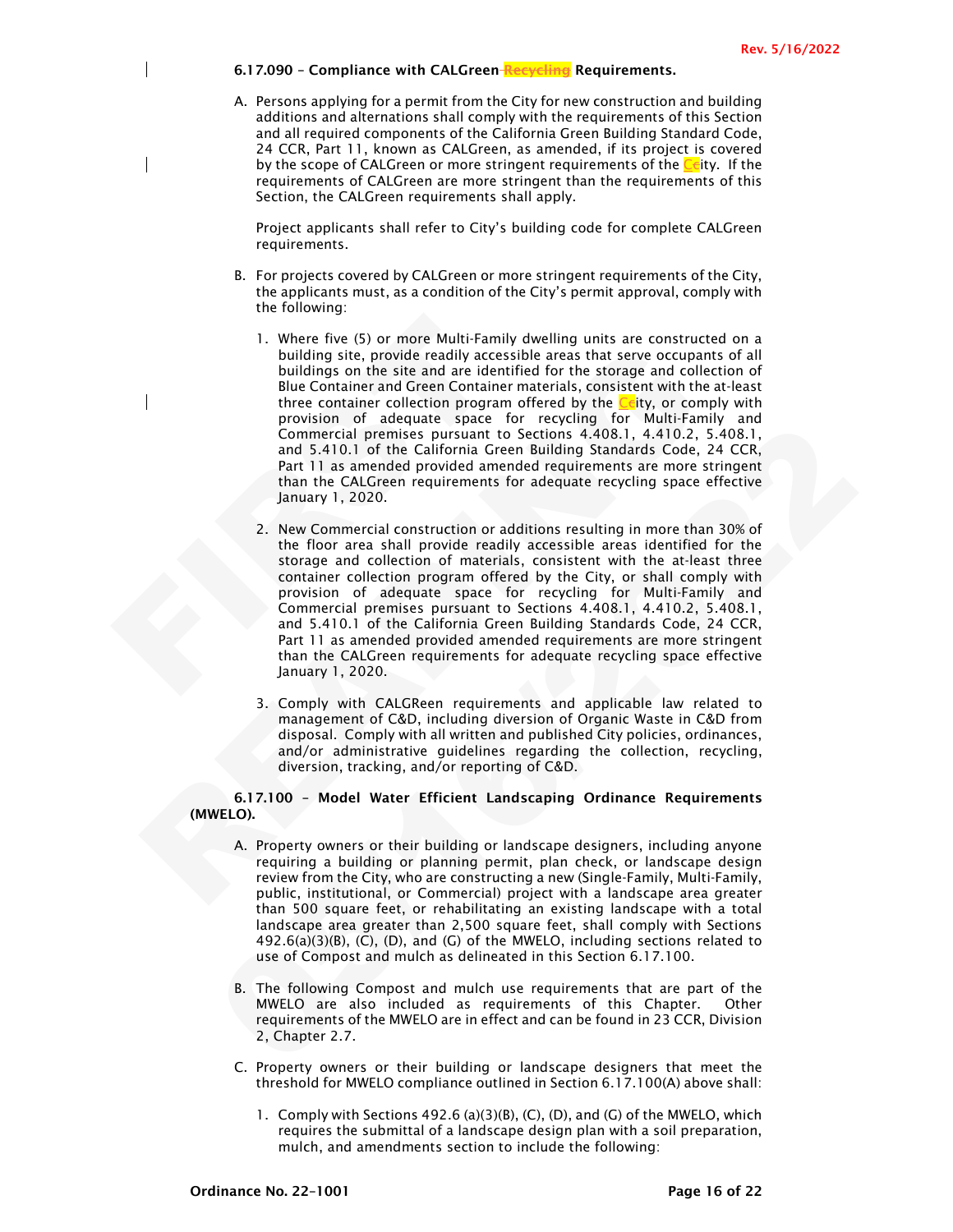- a. For landscape installations, Compost at a rate of a minimum of four cubic yards per 1,000 square feet of permeable area shall be incorporated to a depth of six (6) inches into the soil. Soils with greater than six percent (6%) organic matter in the top six (6) inches of soil are exempt from adding Compost and tilling.
- b. For landscape installations, a minimum three- (3-) inch layer of mulch shall be applied on all exposed soil surfaces of planting areas except in turf areas, creeping or rooting groundcovers, or direct seeding applications where mulch is contraindicated. To provide habitat for beneficial insects and other wildlife up to five percent (5%) of the landscape area may be left without mulch. Designated insect habitat must be included in the landscape design plan as such.
- c. Organic mulch materials made from recycled or post-consumer materials meeting procurement requirements under 14 CCR, Division 7, Chapter 12, Article 12, shall (i) take precedence over inorganic materials or virgin forest products unless the recycled post-consumer organic products are not locally available, and (ii) comply with 14 CCR, Division 7, Chapter 12, Article 12. Organic mulches are not required where prohibited by local fuel modification plan guidelines or other applicable local ordinance.
- 2. The MWELO compliance items listed in this Section are not an inclusive list of MWELO requirements; therefore, property owners or their building or landscape designers that meet the threshold for MWELO compliance outlined in Section 6.17.100(A) shall consult the full MWELO for all requirements.
- Division 7, Chapter 12, Article<br>inorganic materials or virgin fo<br>post-consumer organic products<br>comply with 14 CCR, Division 7<br>mulches are not required where p<br>plan guidelines or other applicab<br>2. The MWELO compliance item ost-consumer organic products are not locally available, and<br>comply with 14 CCR, Division 7, Chapter 12, Article 12. Organulables are not required where prohibited by local fuel modifications<br>multiples are not required whe 2. The MWELO compliance tiems listed in this Section are not an inclusive<br>list of MWELO requirements; therefore, property owners or their building<br>or landsoge designers that meet the threshold for MWELO compliance<br>outlined D. If, after the adoption of this Chapter, the California Department of Water Resources, or its successor agency, amends 23 CCR, Division 2, Chapter 2.7, Sections 492.6(a)(3)(B), (C), (D), and (G) of the MWELO September 15, 2015 requirements in a manner that requires jurisdictions to incorporate the requirements of an updated MWELO in a local ordinance, and the amended requirements include provisions more stringent than those required in this Section, the revised requirements of 23 CCR, Division 2, Chapter 2.7 shall be enforced.

### 6.17.110 – Procurement Requirements for City Departments, Direct Service Providers, and Vendors.

- A. City departments, and direct service providers to the City, as applicable, must comply with the City-adopted procurement policy for Recovered Organic Waste Product Recycled-Content Paper.
- B. All vendors providing Paper Products and Printing and Writing Paper to the City shall:
	- 1. If fitness and quality are equal, provide Recycled-Content Paper Products and Recycled-Content Printing and Writing Paper that consists of at least 30 percent, by fiber weight, postconsumer fiber instead of non-recycled products whenever recycled Paper Products and Printing and Writing Paper are Available at the same or lesser total cost than non-recycled items.
	- 2. Provide Paper Products and Printing and Writing Paper that meet Federal Trade Commission recyclability standards as defined in 16 CFR Section 260.12 of Code of Federal Regulations.
	- 3. Certify in writing, under penalty of perjury, the minimum percentage of postconsumer material in the Paper Products and Printing and Writing Paper offered or sold to the City. This certification requirement may be waived if the percentage of postconsumer material in the Paper Products, Printing and Writing Paper, or both can be verified by a product label, catalog, invoice, or a manufacturer or vendor internet website.
	- 4. Certify in writing, on invoices or receipts provided, that the Paper Products and Printing and Writing Paper offered or sold to the City is eligible to be labeled with an unqualified recyclable label as defined in 16 CFR Section 260.12 of Code of Federal Regulations.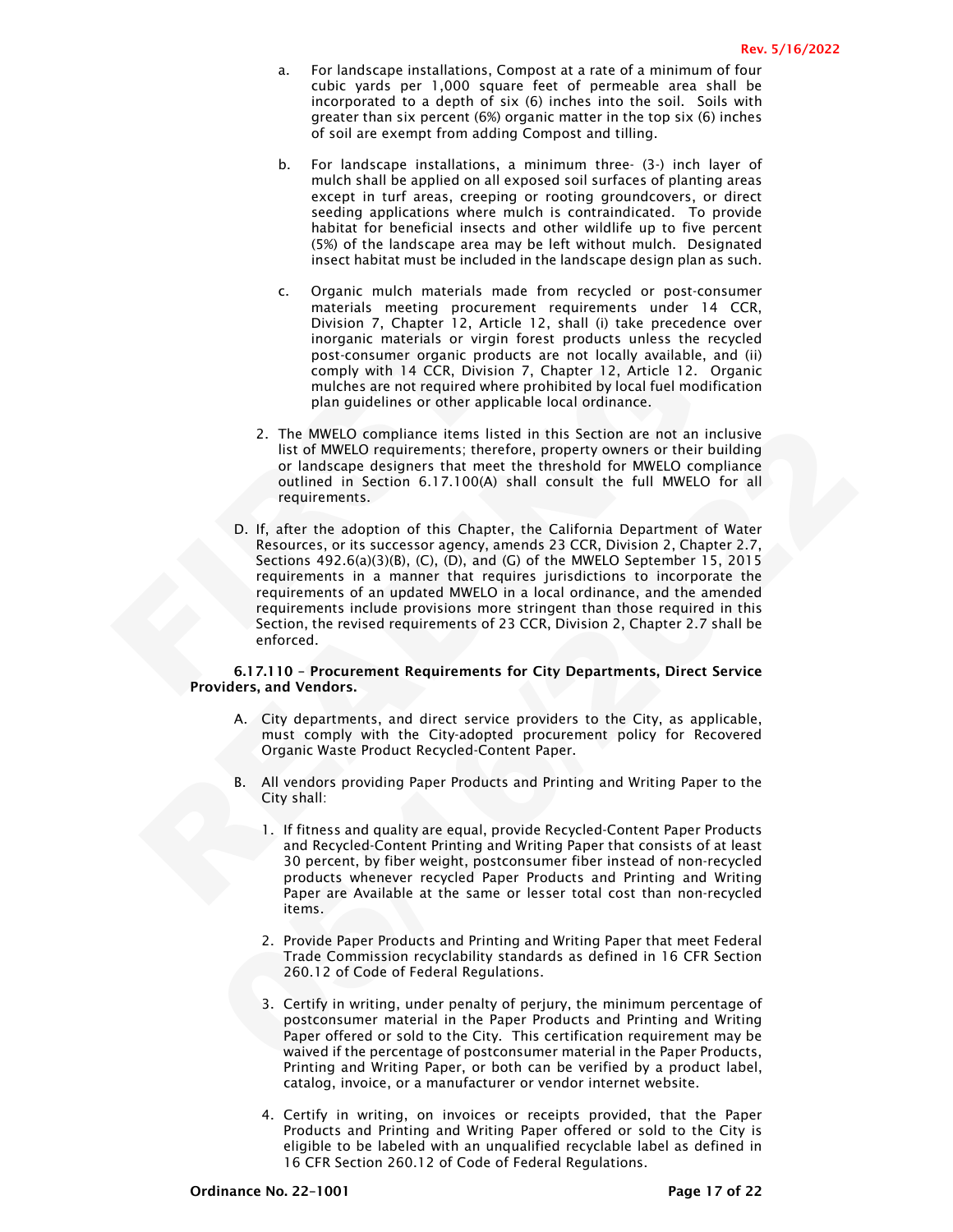5. Provide records to the City's designated personnel member for purposes of Recovered Organic Waste Product procurement recordkeeping in accordance with the City's Recycled-Content Paper procurement policy(ies) of all Paper Products and Printing and Writing Paper purchases within thirty (30) days of the purchase (both recycled-content and nonrecycled content, if any is purchased) made by any division or department or employee of the City. Records shall include a copy (electronic or paper) of the invoice or other documentation of purchase, written certifications as required in Sections 6.17.110(B)(3) and (B)(4) of this Chapter for recycled-content purchases, purchaser name, quantity purchased, date purchased, and recycled content (including products that contain none), and if non-recycled content Paper Products or Printing and Writing Papers are provided, include a description of why Recycled-Content Paper Products or Printing and Writing Papers were not provided.

#### 6.17.120 – Inspections and Investigations.

- A. City representatives and/or its designated entity, including Designees are authorized to conduct Inspections and Investigations, at random or otherwise, of any collection container, collection vehicle loads, or transfer, processing, or disposal facility for materials collected from Generators, or Source Separated materials to confirm compliance with this Chapter by Organic Waste Generators, Commercial Businesses (including Multi-Family Residential Dwellings), property owners, Commercial Edible Food Generators, Self-Haulers, Food Recovery Services, and Food Recovery Organizations, subject to applicable laws. This Section does not allow City to enter the interior of a private residential property for Inspection.
- **6.17.120 Inspections and Investigations.**<br>
A. City representatives and/or its designate authorized to conduct Inspections an otherwise, of any collection container, co processing, or disposal facility for material Resid A. City representatives and/or its designated entity, including Designees<br>
authorized to conduct inspections and Investigations, at random<br>
otherwise, of any collection container, collection vehicle loads, or trans<br>
proces Source Separated materials: to continuo complement with this Chapter by<br>Corganic Waste Generators, Commercial Businesses (including Multi-Family<br>Regidental Develings), property owners, Commercial Childe Food<br>Cenerators, Se B. Organic Waste Generators, Commercial Businesses (including Multi-Family Residential Dwellings), property owners, Commercial Edible Food Generators, Self-Haulers, Food Recovery Services, and Food Recovery Organizations shall provide or arrange for access during all Inspections (with the exception of residential property interiors) and shall cooperate with the City's personnel or its Designee during such Inspections and Investigations. Such Inspections and Investigations may include confirmation of proper placement of materials in containers, Edible Food Recovery activities, records, or any other requirement of this Chapter describe herein. Failure to provide or arrange for: (i) access to an entity's premises, or (ii) access to records for any Inspection or Investigation is a violation of this Chapter and may result in penalties described.
	- C. Any records obtained by the City during its Inspections and other reviews shall be subject to the requirements and applicable disclosure exemptions of the Public Records Act set forth in Government Code Section 6250 et seq.
	- D. City representatives/personnel and/or Designee are authorized to conduct any Inspections or other Investigations of Organic Waste Generators, Commercial Businesses (including Multi-Family Residential Dwellings), property owners, Commercial Edible Food Generators, Self-Haulers, Food Recovery Services, and Food Recovery Organizations as reasonably necessary to further the goals of this Chapter, subject to applicable laws.
	- E. City shall accept written complaints from persons regarding an entity that may be potentially non-compliant with SB 1383 Regulations, including receipt of anonymous complaints.

# 6.17.130 – Enforcement.

- A. A violation of any provision of this Chapter shall constitute grounds for issuance of a Notice of Violation and assessment of a fine by a City Enforcement Official or representative. Enforcement Actions under this Chapter include, but are not limited to, issuance of an administrative citation and assessment of a fine. In addition to the procedures in this section 6.17.130, the City may enforce this Chapter consistent with the procedures in Montclair Municipal Code Chapter 1.04.
- B. Other remedies allowed by law may be used for enforcement, including but not limited to civil action or prosecution as misdemeanor or infraction. The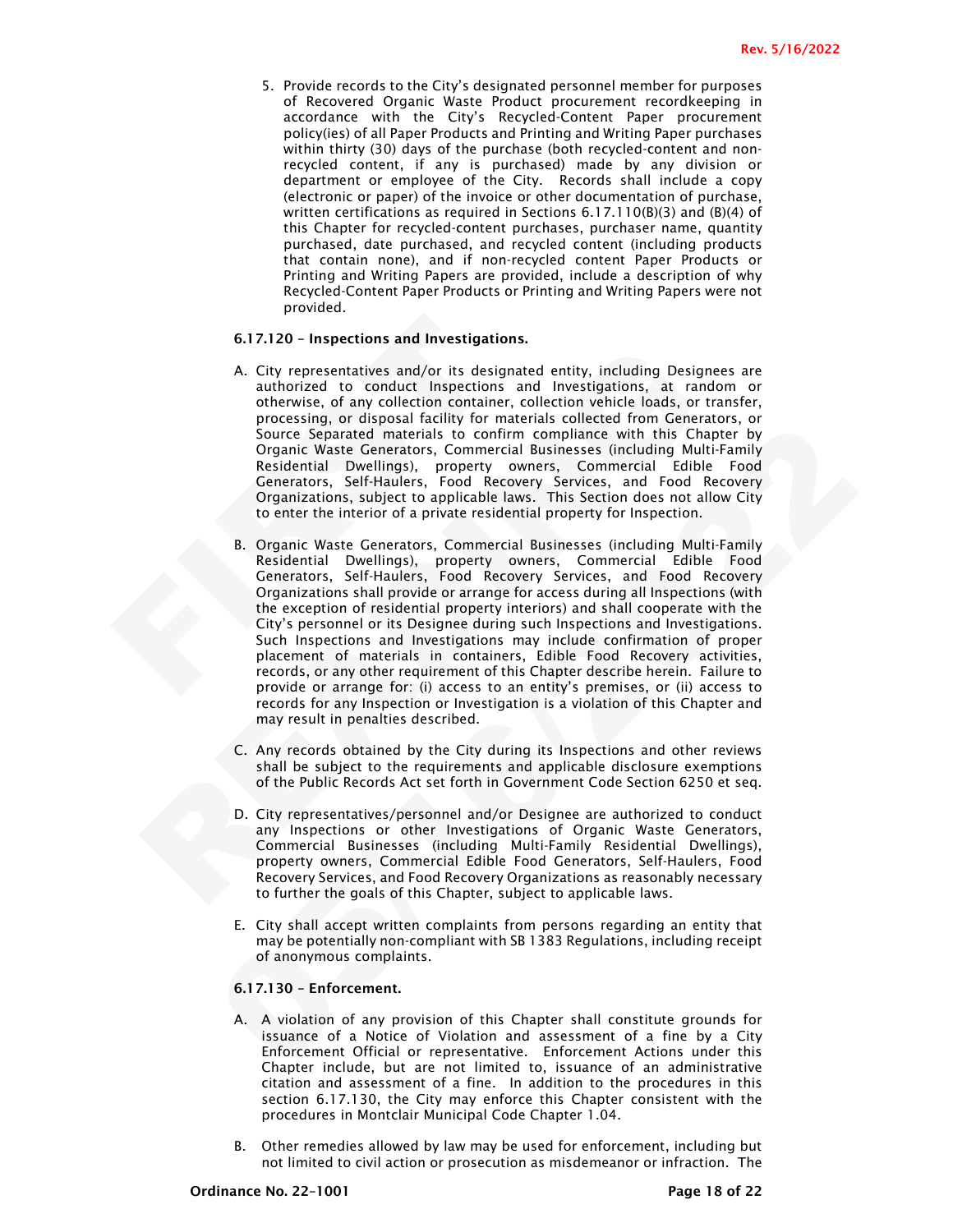City may pursue civil actions in the California courts to seek recovery of unpaid administrative citations. The City may choose to delay court action until such time as a sufficiently large number of violations, or cumulative size of violations exist such that court action is a reasonable use of City staff and resources.

- C. Responsible Entity for Enforcement.
	- 1. Enforcement pursuant to this Chapter may be undertaken by the City Enforcement Official or his/her designee authorized and legally able to undertake such action.
		- a. The City Enforcement Official or his/her designee will interpret this Chapter; determine the applicability of waivers, if violation(s) have occurred; implement Enforcement Actions; and, determine if compliance standards are met.
		- b. The City Enforcement Official or his/her designee may issue Notices of Violation(s).
- D. Process for Enforcement
	- 1. The City Enforcement Official or his/her designee will monitor compliance with this Chapter randomly and through compliance Reviews, Route Reviews, Investigation of complaints, and an Inspection program. Section 6.17.120 establishes City's right to conduct Inspections and Investigations.
	- 2. City may issue an official notification to notify regulated entities of its obligations under the ordinance.
	- 3. Contamination Prevention.
- b. The City Enforcement Official or of Violation(s).<br>
D. Process for Enforcement<br>
1. The City Enforcement Official or compliance with this Chapter ran<br>
Reviews, Route Reviews, Investigation<br>
program. Section 6.17.120 esta<br> or Violations).<br>
The City Enforcement Official or his/her designee will monotographic environment of this Chapter and only a complision of complisions, and the Reviews, Investigation of complisions, and an Inspection schem compliance with this Charler randomly and through compliance with experiments and a measurement of the scale series, investigation of complaints, and an inspection program. Section 6.17.120 establishes City's right to cond a. For incidences of Prohibited Container Contaminants found by City or its Designee in containers, City will issue a Notice of Violation to any Generator found to have Prohibited Container Contamination in a container. Prior to issuance of a Notice of Violation, City's or its Designee may provide an informal warning(s) or notice(s) of Container Contaminants via cart tag or other similar means including, but not limited to mailings, e-mail, or other electronic messages to the Generator and may include photographic evidence of the violation. Thereafter, any Notice of Violation shall be provided by the City via mail within two (2) days after City determines a violation has occurred with respect to Prohibited Container Contaminants. If the City or its Designee observes Prohibited Container Contaminants in a Generator's containers on more than two (2) occasion(s) in any calendar year starting January 1, the City may assess an administrative fine or penalty on the Generator in accordance with Section 6.17.130(E).
	- b. In addition to 6.17.130(D)(3)(a), Designee may implement through Designee's City-approved service rate structure a Contamination service charge for customers committing incidents of Prohibited Container Contaminants. Designee shall provide such customers with written notice and/or cart tags, or such other procedures required under any contract, agreement, or similar contractual authorization between the City and its Designee, prior to levying any contamination service charge. The foregoing Contamination service charges shall not be considered an administrative fine or penalty. Any disputes arising from the assessment of a Contamination service charge shall be adjudicated pursuant to the customer complaint resolution process provided under the terms of any contract, agreement, or similar contractual authorization between the City and its Designee assigned to collect Organic Waste.
	- 4. With the exception of violations of Generator Contamination of container contents addressed under Section 6.17.130(D)(3), City shall issue a Notice of Violation requiring compliance within 60 days of issuance of the notice.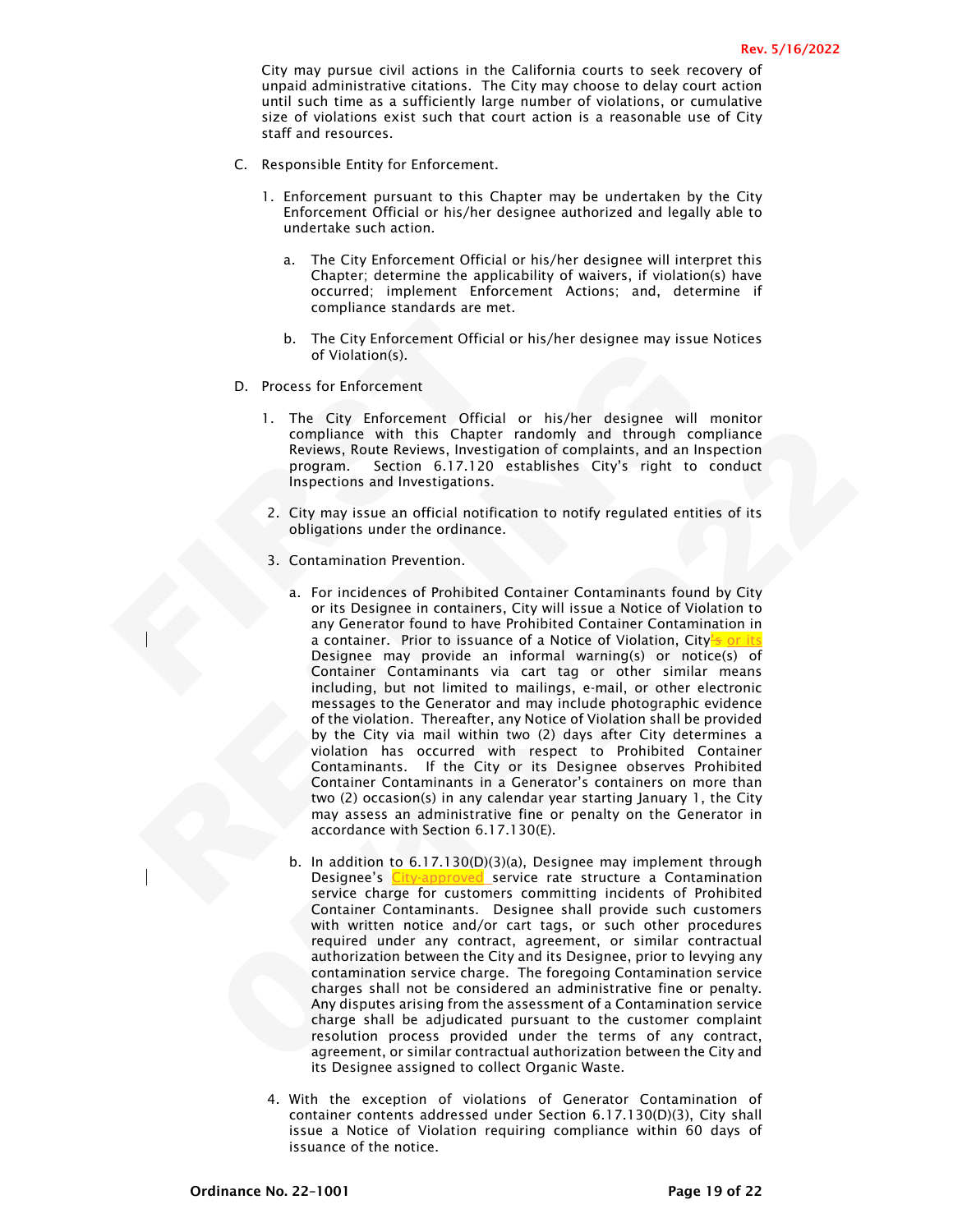5. Absent compliance by the respondent within the deadline set forth in the Notice of Violation, City shall commence an Enforcement Action to impose penalties, via an administrative citation and fine pursuant to the City's requirements contained in Section 6.17.130(J), Table 1, List of Violations.

Notices shall be sent to "owner" at the official address of the owner maintained by the tax collector for the City or if no such address is available, to the owner at the address of the dwelling or Commercial property or to the party responsible for paying for the collections services, depending upon available information.

- E. Penalty Amounts for Types of Violations. The penalty levels for City-issued Notices of Violations are as follows:
	- 1. For a first violation, the amount of the base penalty shall be \$100 per violation.
	- 2. For a second violation, the amount of the base penalty shall be \$200 per violation.
	- 3. For a third violation, the amount of the base penalty shall be \$500 per violation.
- violation.<br>
2. For a second violation, the amount<br>
per violation.<br>
3. For a third violation, the amount of<br>
violation.<br>
F. Compliance Deadline Extension Consid<br>
compliance deadlines set forth in a Notician<br>
with this Secti F. Compliance Deadline Extension Considerations. The City may extend the compliance deadlines set forth in a Notice of Violation issued in accordance with this Section 6.17.130 if it finds that there are extenuating circumstances beyond the control of the respondent that make compliance within the deadlines impracticable, including the following:
	- 1. Acts of God such as earthquakes, wildfires, flooding, and other emergencies or natural disasters;
	- 2. Delays in obtaining discretionary permits or other governments agency approvals; or,
	- 3. Deficiencies in Organic Waste recycling infrastructure or Edible Food Recovery capacity and the City is under a corrective action plan with CalRecycle pursuant to 14 CCR Section 18996.2 due to those deficiencies.
	- G. Appeals Process. Persons receiving an administrative citation containing a penalty for an uncorrected violation may request a hearing to appeal the citation pursuant to the appeal procedures in Montclair Municipal Code Section 1.08.010.
	- 2. For a second violation, the amount of the base penalty shall be \$1<br>
	9. Tor a third violation, the amount of the base penalty shall be \$500<br>
	3. For a third violation, the amount of the base penalty shall be \$500<br>
	violati F. Compliance Deadline Extension Considerations. The City may extend the<br>compliance Deadline Extension Considerations. The City may extend the<br>compliance deadlines set forth in Notice of Violation issues.<br>
	The set in this H. Education Period for Non-Compliance. Beginning on and after January 1, 2022, City or its Designee will conduct Inspections, Route Reviews or waste evaluations, and Compliance Reviews, depending upon the type of regulated entity, to determine compliance with this Chapter, and if City or <mark>ts Designee</mark> determines that Organic Waste Generator, Self-Hauler, hauler Tier One Commercial Edible Food Generator, Food Recovery Organization, Food Recovery Service or other entity is not in compliance, it shall provide educational materials to the entity describing its obligations under this Chapter and a notice that compliance is required by July 1, 2022, or other date as set by resolution of the City Council, and that violations may be subject to administrative civil penalties starting on January 1, 2024.
		- I. Civil Penalties for Non-Compliance. Beginning January 1, 2024, if the City or its Designee determines that an Organic Waste Generator, Self-Hauler, hauler, Tier One or Tier Two Commercial Edible Food Generator, Food Recovery Organization, Food Recovery Service or other entity is not in compliance with this Chapter **itCity and its Designee** shall document that noncompliance or violation, and City shall issue a Notice of Violation, and take Enforcement Action pursuant to this Section 6.17.130, as needed.
		- J. Enforcement Table Non-exclusive List of Violations. Table 1 below provides a non-exclusive list of violations of this Chapter, which may subject an entity to an Enforcement Action pursuant to this Section 6.17.130.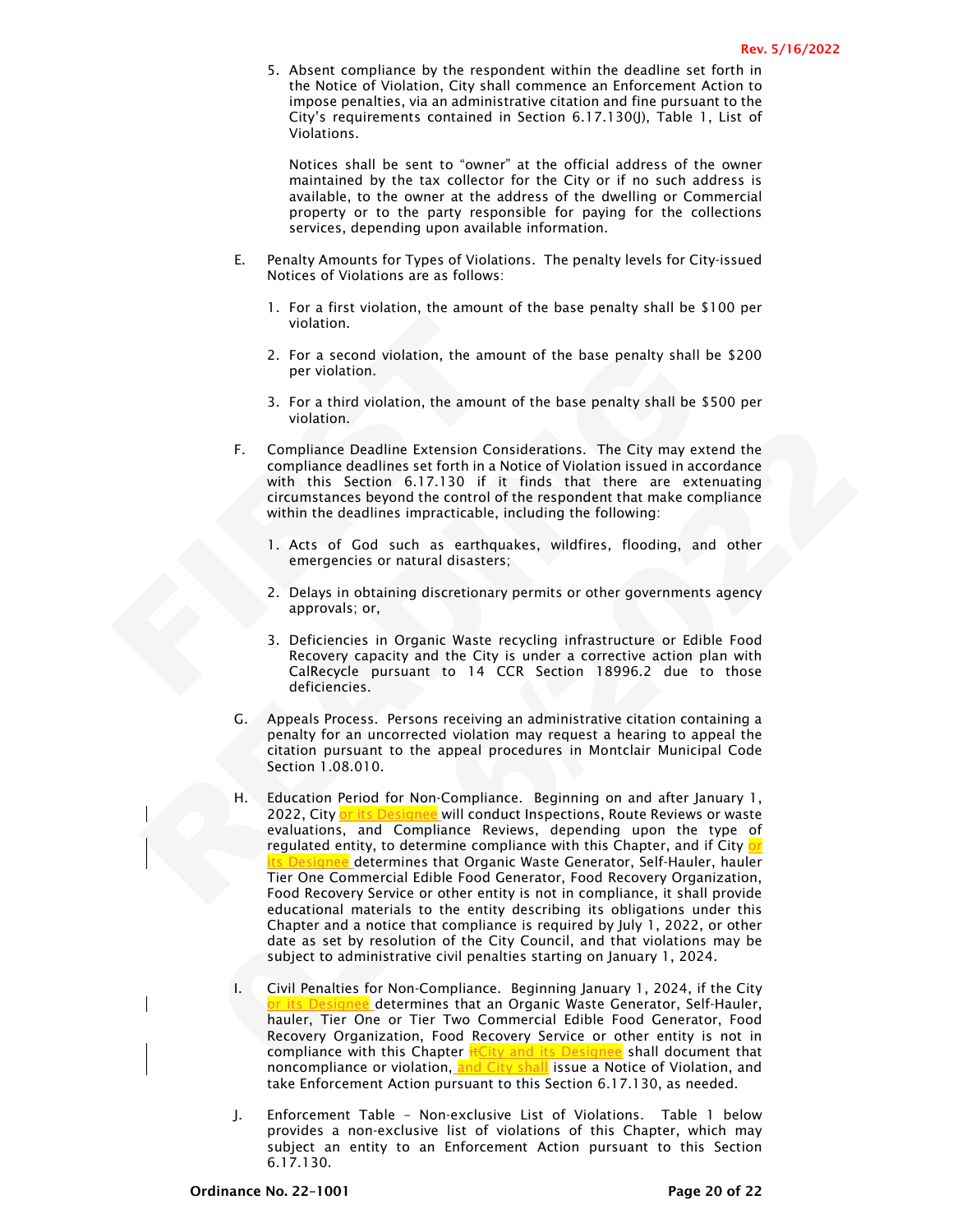| <b>REQUIREMENT</b><br>Commercial Business and | <b>DESCRIPTION OF VIOLATION</b>                                                 |
|-----------------------------------------------|---------------------------------------------------------------------------------|
| <b>Commercial Business Owner</b>              | Commercial Business fails to provide or<br>arrange for Organic Waste collection |
| Responsibility Requirement                    | services consistent with City requirements                                      |
|                                               | and as outlined in this Chapter, for                                            |
| Section 6.17.030                              | employees, contractors, tenants, and                                            |
|                                               | customers, including supplying and                                              |
|                                               | allowing access to adequate numbers,                                            |
|                                               | size, and location of containers and                                            |
|                                               | sufficient signage and container color.                                         |
| Organic Waste Generator                       | Organic Waste Generator fails to comply                                         |
| Requirement                                   | with requirements adopted pursuant to                                           |
|                                               | this Chapter for the collection and                                             |
|                                               | Recovery of Organic Waste.                                                      |
| Sections 6.17.020 and 6.17.030                |                                                                                 |
| Hauler Requirement                            | A hauler providing Residential,                                                 |
|                                               | Commercial or industrial Organic Waste                                          |
| Section 6.17.070                              | collection service fails to transport                                           |
|                                               | Organic Waste to a facility, operation,                                         |
|                                               | activity, or property that recovers Organic                                     |
|                                               | Waste, as prescribed by this Chapter.                                           |
| <b>Hauler Requirement</b>                     | A hauler providing Residential,                                                 |
|                                               | Commercial or industrial Organic Waste                                          |
| Section 6.17.070                              | collection service fails to obtain applicable                                   |
|                                               | approval issued by the City to haul                                             |
|                                               | Organic Waste as prescribed by this                                             |
|                                               | Chapter.                                                                        |
| Hauler Requirement                            | A hauler fails to keep a record of the                                          |
|                                               | applicable documentation of its approval                                        |
| Section 6.17.070                              | by the City, as prescribed by this Chapter.                                     |
| Self-Hauler Requirement                       | A generator who is a Self-Hauler fails to                                       |
|                                               | comply with the requirements of 14 CCR                                          |
| Section 6.17.080                              | Section 18988.3(b).                                                             |
| Commercial Edible Food Generator              | Tier One Commercial Edible Food                                                 |
| Requirement                                   | Generator fails to arrange to recover the                                       |
|                                               | maximum amount of its Edible Food that                                          |
| Section 6.17.050                              | would otherwise be disposed by                                                  |
|                                               | establishing a contract or written                                              |
|                                               | agreement with a Food Recovery                                                  |
|                                               | Organization or Food Recovery Service                                           |
|                                               | and comply with this Section commencing                                         |
|                                               | July 1, 2022, or other date as set by                                           |
|                                               | Resolution of the City Council.                                                 |
| Commercial Edible Food Generator              | Tier Two Commercial Edible Food                                                 |
| Requirement                                   | Generator fails to arrange to recover the                                       |
|                                               | maximum amount of its Edible Food that                                          |
| Section 6.17.050                              | would otherwise be disposed by                                                  |
|                                               | establishing a contract or written                                              |
|                                               | agreement with a Food Recovery                                                  |
|                                               | Organization or Food Recovery Service                                           |
|                                               | and comply with this Section commencing                                         |
|                                               | January 1, 2024.                                                                |
| Commercial Edible Food Generator              | Tier One or Tier Two Commercial Edible                                          |
| Requirement                                   | Food Generator intentionally spoils Edible                                      |
|                                               | Food that is capable of being recovered by                                      |
| Section 6.17.050                              | a Food Recovery Organization or Food                                            |
|                                               |                                                                                 |
|                                               | Recovery Service.                                                               |
| Organic Waste Generator,                      | Failure to provide or arrange for access to                                     |
| Commercial Business Owner,                    | an entity's premises for an Inspection or                                       |
|                                               |                                                                                 |
| Commercial Edible Food Generator,             | investigation.                                                                  |
| Food Recovery Organization or                 |                                                                                 |
| Food Recovery Service                         |                                                                                 |
|                                               |                                                                                 |
| Sections 6.17.030 and 6.17.050                |                                                                                 |
| Recordkeeping Requirements for                | Tier One or Tier Two Commercial Edible                                          |
| Commercial Edible Food Generator              | Food Generator fails to keep records, as<br>prescribed by Section 6.17.050.     |

# Table 1. List of Violations